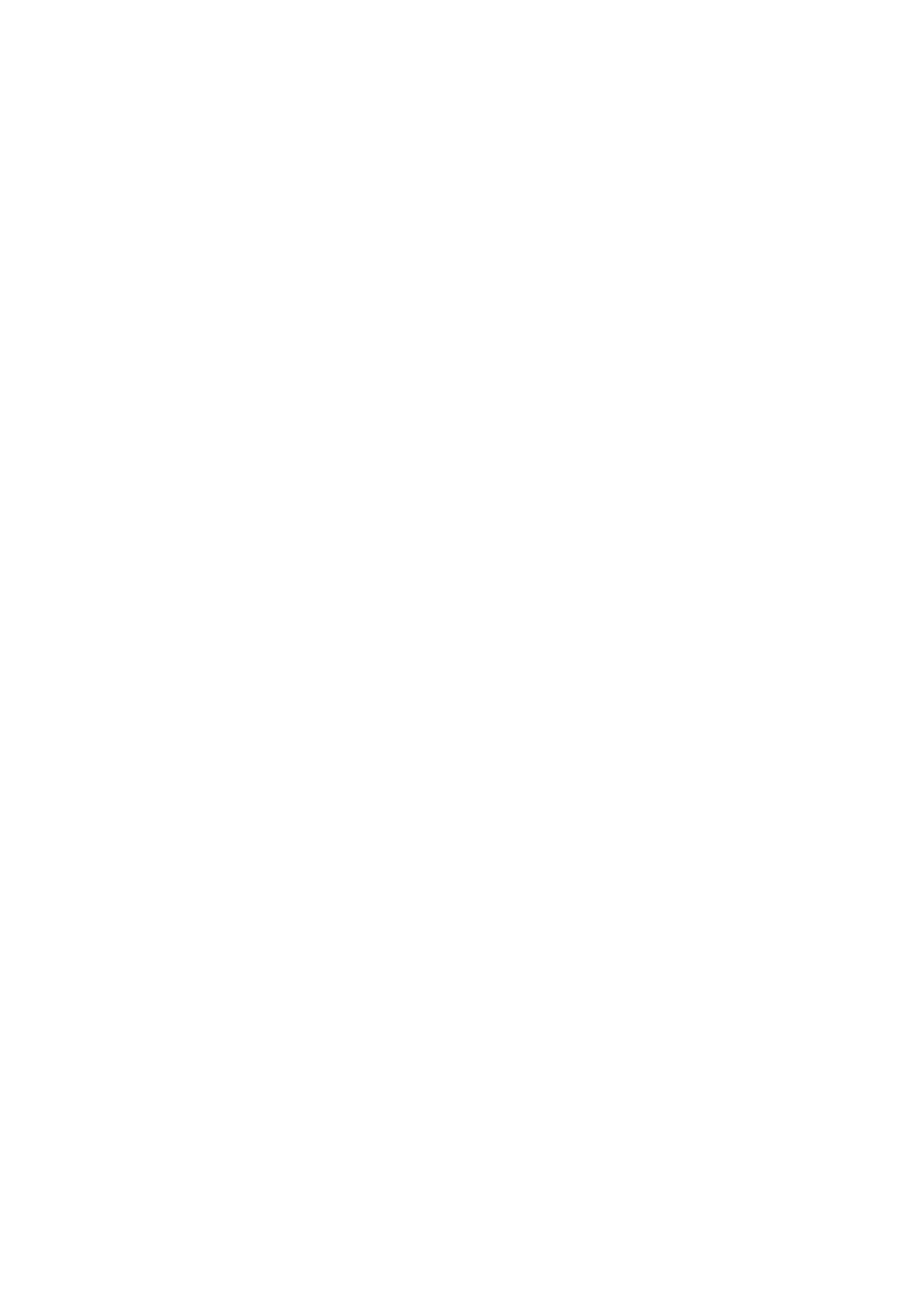

Dear client

We are proud that you decided yourself for a soulution amplifier. You have acquired an amplifier with outstanding sonic performance which you will enjoy for many years.

We understand your eagerness to get started but even though please study this manual step by step before you integrate the mono-amplifier 700 in your High Fidelity system. This manual contains also useful tips for the optimisation of your overall HiFi-system.

If there are any questions regarding the start-up or operation of your mono-amplifier 700 please do not hesitate to contact your dealer.

Have fun!

famos

Your soulution - team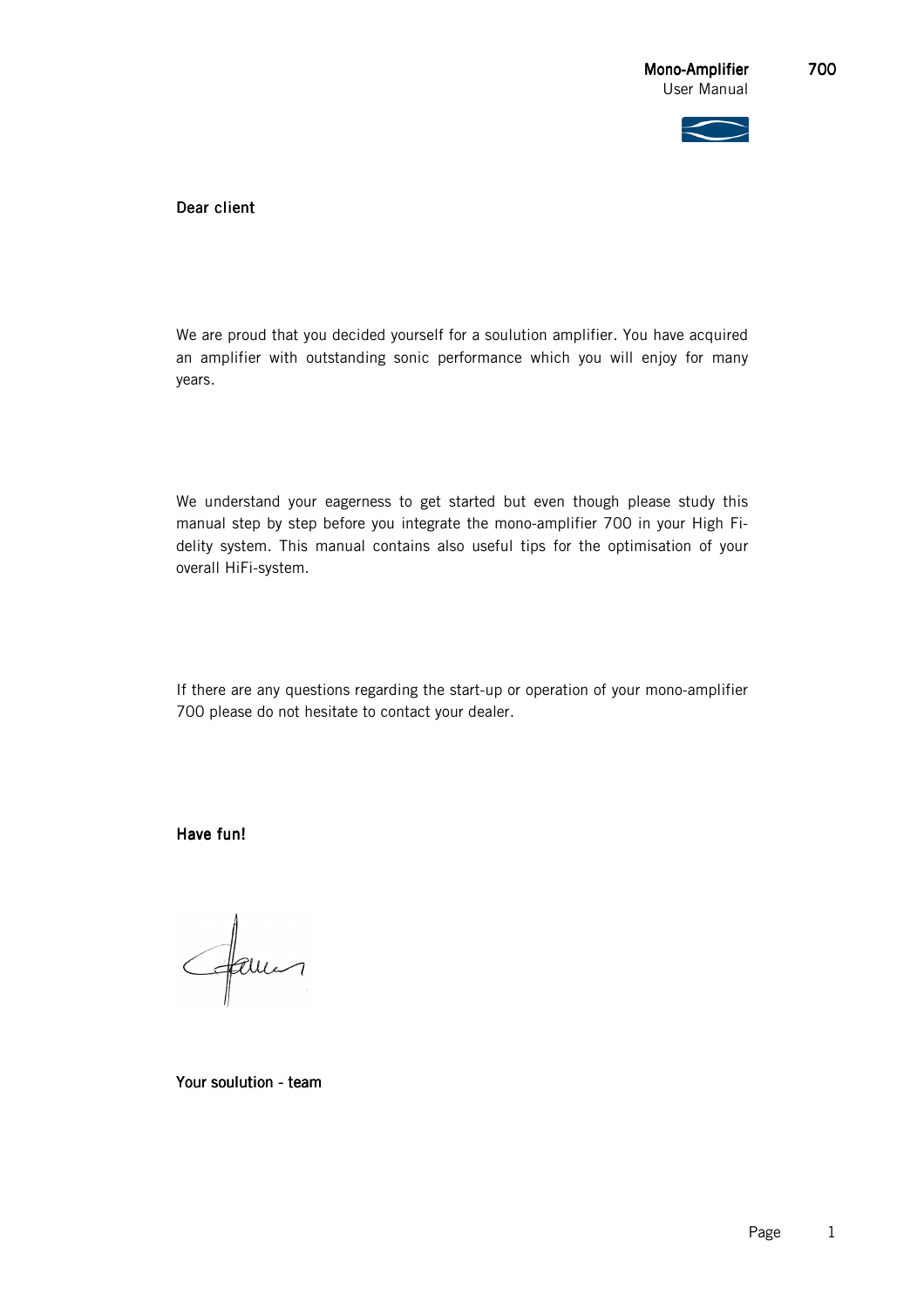



# CE-Declaration of Conformity

Spemot AG declares that this product is in conformance with the following directives and standards:

Low Voltage Directive 2006/95/EG (EN/IEC 60065:2002)

Electromagnetic 2004/108/EG (EN 55013:2001, EN 55020:2002, EN 61000-3- 2:2006, EN 61000-3-3:1995)

# FCC-Notice

Note: This equipment has been tested and found to comply with the limits for a Class B digital device, pursuant to Part 15 of the FCC Rules. These limits are designed to provide reasonable protection against harmful interference in a residential installation. This equipment generates, uses and can radiate radio frequency energy and, if not installed and used in accordance with the instructions, may cause harmful interference to radio communications. However there is no guarantee that interference will not occur in a particular installation.

If this equipment does cause harmful interference to radio or television reception, which can be determined by turning the equipment off and on, the user is encouraged to try to correct the interference by one or more of the following measures:

- adjust or relocate the receiving antenna
- increase the separation between the equipment and the receiver
- connect the equipment into an outlet on a circuit different from that to which the receiver is connected
- consult the dealer or an experienced radio/TV technician for help

### Disposal

According to the Directive 2002/96/EG of the European Parliament used consumer-electro technical appliances have to be disposed separately and have to be indicated with the following symbol.



In the case of disposal of this component please do so in conformity with legal and environmental regulations.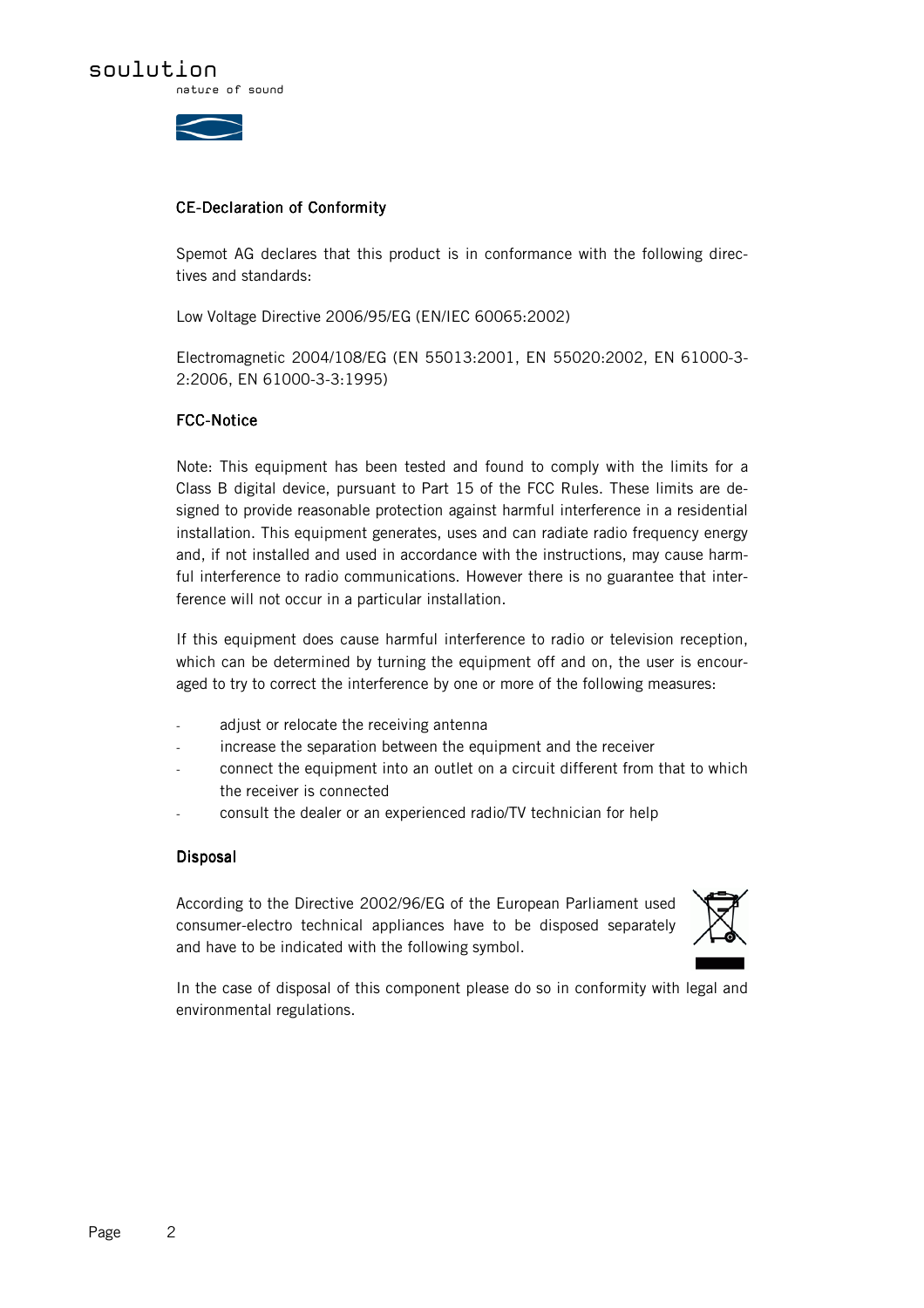

# **Table of Content**

| $\mathbf{1}$                  |                                                              |  |
|-------------------------------|--------------------------------------------------------------|--|
| 2                             |                                                              |  |
| 3<br>3.1<br>3.2<br>3.3<br>3.4 |                                                              |  |
| 4<br>4.1<br>4.2<br>4.3<br>4.4 | Start of operation and handling of the mono-amplifier 700 10 |  |
| 5                             |                                                              |  |
| 6<br>6.1                      |                                                              |  |
| 7<br>7.1<br>7.2<br>7.3        |                                                              |  |
| 8                             |                                                              |  |
| 9                             |                                                              |  |
| 10                            |                                                              |  |
| 11                            |                                                              |  |
| 12                            |                                                              |  |

Page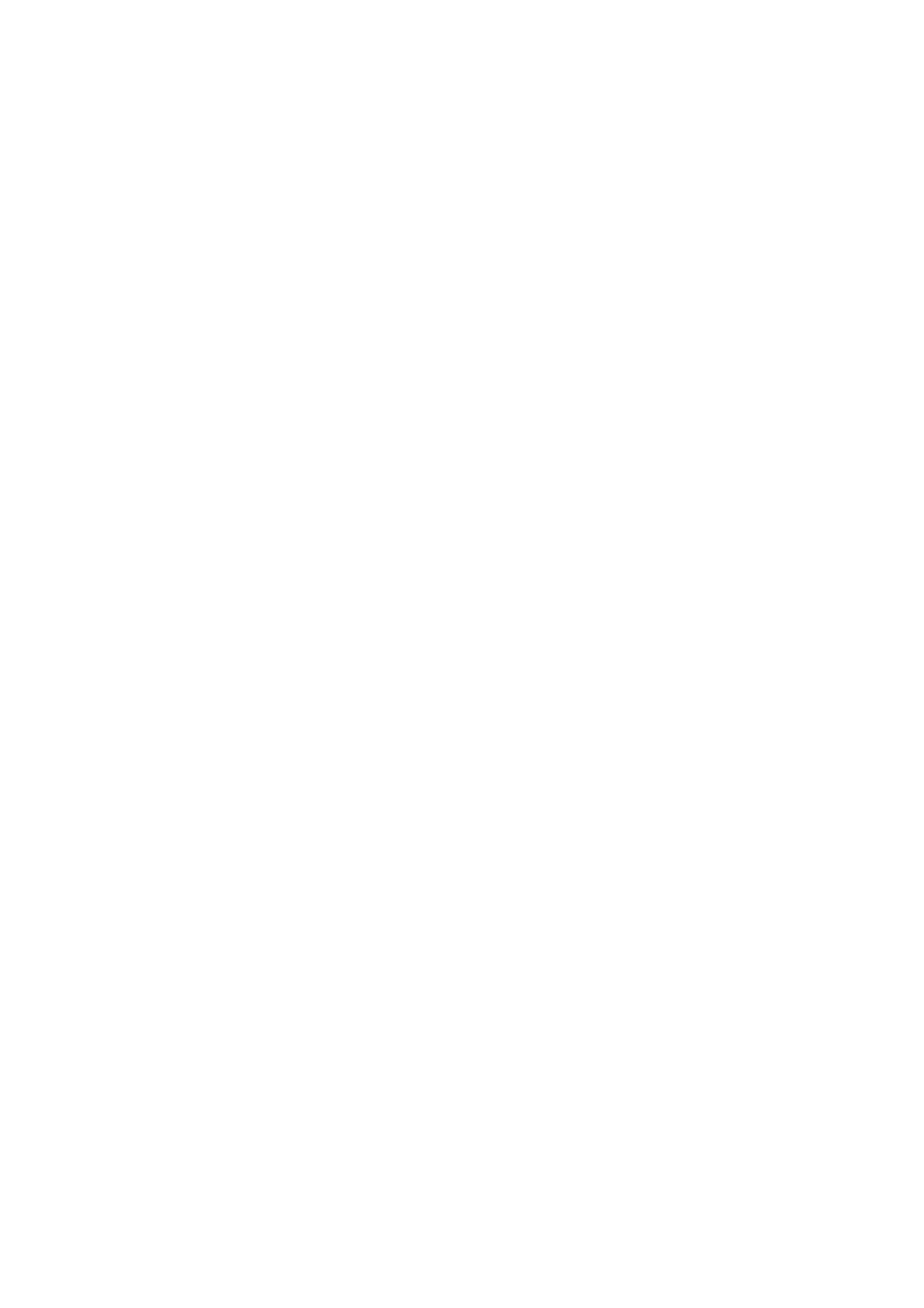

# 1 Quick Start

| Unpacking       | Unpack the mono-amplifier 700 and store the packing for future<br>transportations.<br>Never lift the mono-amplifier 700<br>Security advice:<br>by yourself. Take the required precautions for the transport<br>of an apparatus of this weight. (ca. 96 kg)                                                                                                                                                                                                                                                                                                                                                                                                                                                    |  |
|-----------------|---------------------------------------------------------------------------------------------------------------------------------------------------------------------------------------------------------------------------------------------------------------------------------------------------------------------------------------------------------------------------------------------------------------------------------------------------------------------------------------------------------------------------------------------------------------------------------------------------------------------------------------------------------------------------------------------------------------|--|
| Positioning     | Position the mono-amplifier 700 on a stable base that is able to<br>support min. 100 kg.<br>Security advice: Cooling air must be able to circu-<br>late and escape unrestricted.                                                                                                                                                                                                                                                                                                                                                                                                                                                                                                                              |  |
| Cabling         | Disconnect all electrical appliances of your HiFi-system from the<br>mains supply. Connect your mono-amplifier 700 with your pre-<br>amplifier (according to user manual). Use the respective signal<br>cables and the cable for the LINK-system. Connect the mono-<br>amplifier 700 with your loudspeakers. Reconnect the mono-<br>amplifier 700 and all other components of your HiFi-system<br>with mains supply. Please use the enclosed high class mains<br>cable.<br>Security advice: While manipulating with cables the<br>mono-amplifier 700 has to remain disconnected from the<br>mains. Check the cables for tight fit or eventual damages of<br>the cables potentially leading to short circuits. |  |
| <b>Settings</b> | Define the brightness of the display, the start-input, start-mode,<br>as well as the operation-mode.<br>Security advice: Start-mode ON should only be used<br>if the mono-amplifier 700 cannot be controlled via the<br>front-panel and the LINK-connection is not available.                                                                                                                                                                                                                                                                                                                                                                                                                                 |  |
| Switch on       | Switch on your source devices and preamplifier. Turn down the<br>volume of the preamplifier to a minimal level. Switch on your<br>mono-amplifier 700.<br>Before you switch on your mono-<br>Security advice:<br>amplifier 700 for the first time the Start-Mode must be<br>OFF.                                                                                                                                                                                                                                                                                                                                                                                                                               |  |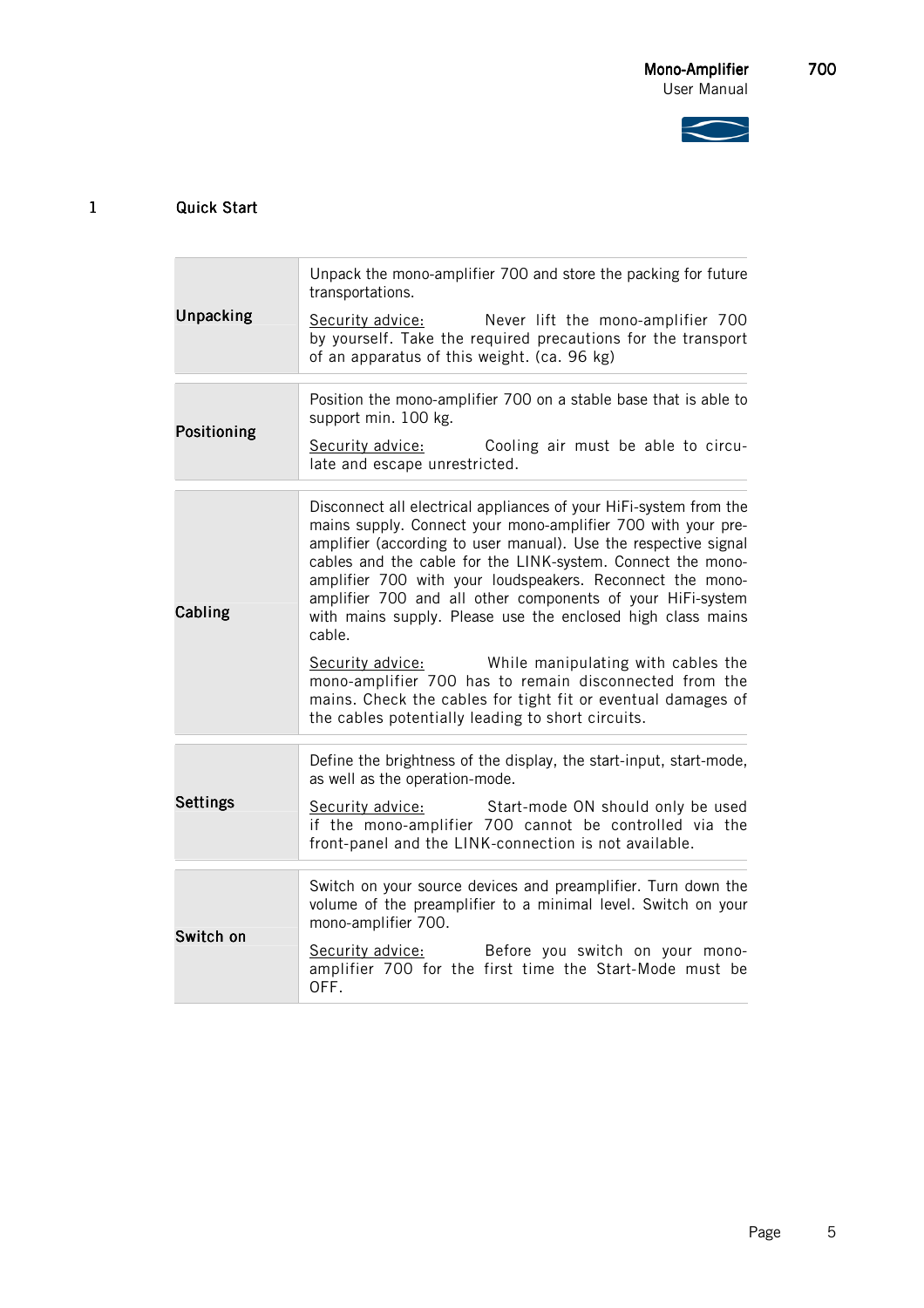nature of sound



### 2 Important security advices: Important security

### User Manual: User Manual:

Read this user manual carefully before you start-up your mono-amplifier 700 and follow all installation and security advices.

Please keep this user manual. In the case this manual gets lost you have the possibility to download it from the soulution-webpage.

(http://www.soulution-audio.com/downloads)

### Mains:

Exclusively use 3 phase power cords with ground conductor. They may not be crushed by objects.

Unplug your mono-amplifier 700 from the mains connection in the following cases:

- before you manipulate with cables
- before cleaning
- during thunder storms or
- before you leave for longer periods

### Operation:

Never run your mono-amplifier 700

- with opened housing
- with closed cooling-slots
- with high ambient temperatures  $(>40^{\circ}C)$
- close to heat sources like radiators, heatings, ovens or similar appliances dissipating heat
- with extremely high humidity for example in humid cellars or rooms similar humidity
- close to water (Sink, bathtub, or similar equipment)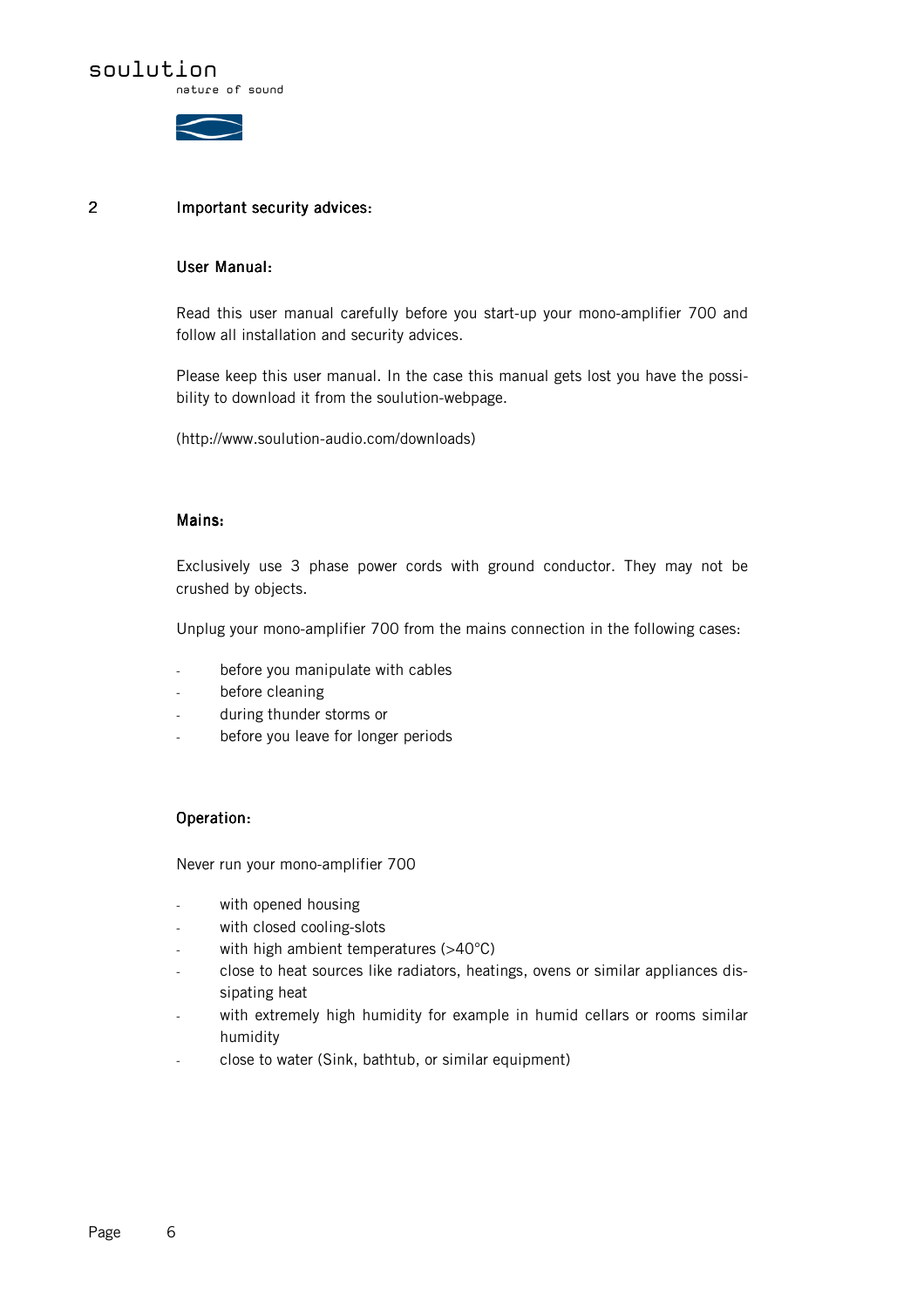

# Cleaning: Cleaning:

Use a soft and dry towel. We suggest using a non abrasive micro fibre towel. Please do not use any solvents or liquidities.

# Transport: Transport:

Use only with the cart, stand, tripod, bracket or table specified by the manufacturer or sold with the apparatus. When a cart is used, use caution when moving cart/apparatus combination to avoid injury or tip over.

### Packing:

Please keep the original packing for future transports. The original packing provides optimal protection against potential damages.

#### Service:

Do not try to repair your mono-amplifier 700 by yourself. It needs a service check by a qualified person in the following cases:

- the mains-cable or the mains connectors are damaged
- foreign substances or liquidity has entered the mono-amplifier 700
- the mono-amplifier 700 has seen rain
- the mono-amplifier 700 seems to malfunction
- the mono-amplifier 700 has fallen to the floor or the housing is damaged

## Serial-Nr.: 700 -

Please note the serial-number of your mono-amplifier 700 above.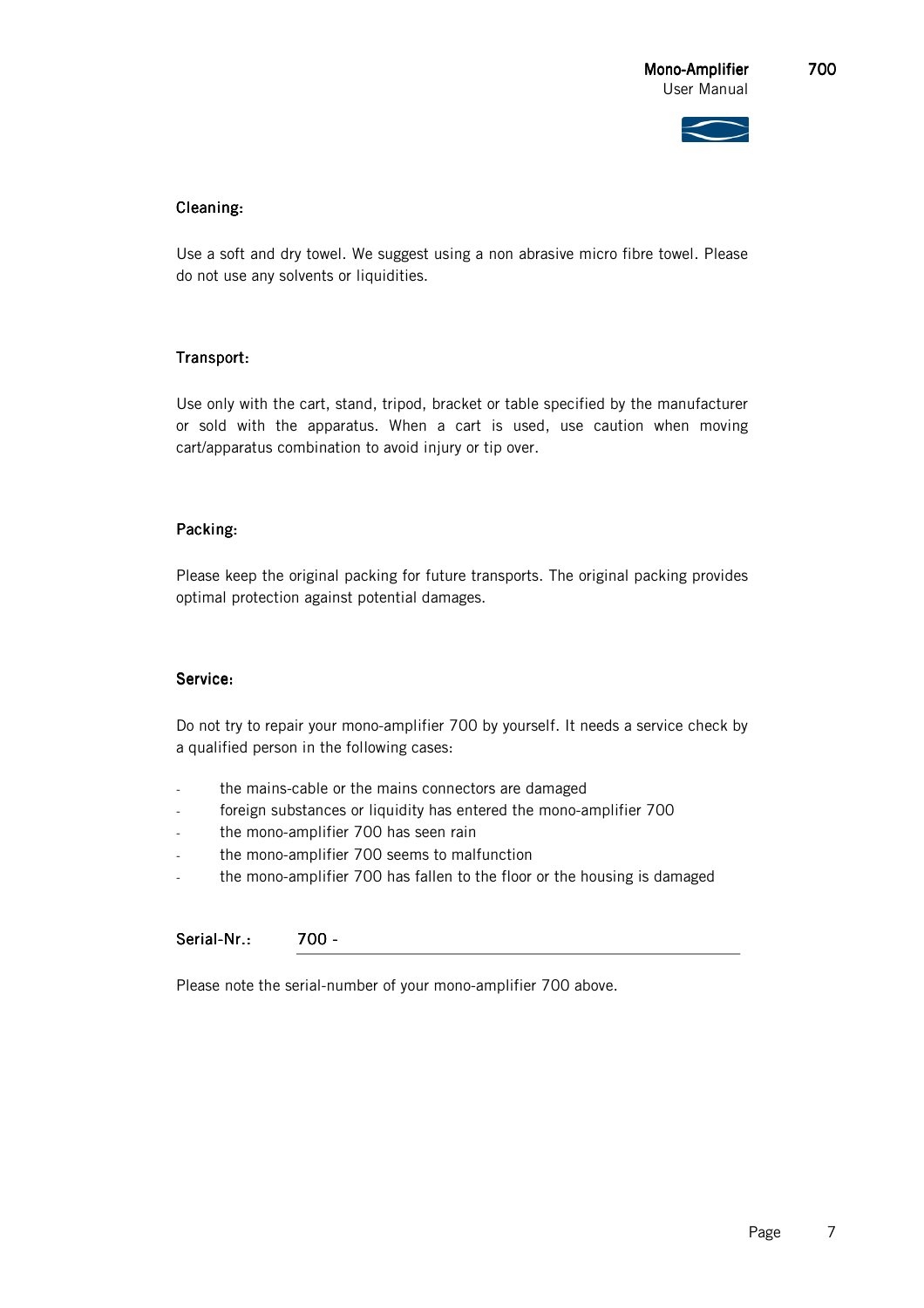# soulution

nature of sound



### 3 Technical Highlights

### 3.1 Layout

The mono-amplifier 700 is a bridged amplifier. Each mono-amplifier has two identical amplification units. In operation mode "Bridged" the two amplification units work with inverted phase with respect to each other. In operation mode "Bi-Amping" they work in phase. The layout is optimised towards shortest signal paths. For minimal losses the mono-amplifier 700 has massive copper rails for all high current signal paths.

# 3.2 Amplification circuit Amplification circuit

Core of the mono-amplifier 700 is a new voltage amplifier which works without any feedback to the input (no differential amplification). It is built from linearised amplification units that run up to a frequency of 80 MHz.

Per channel fourteen bipolar power transistors fixed on a massive copper rail and permanently temperature controlled for a constant idle current, provide finally for the gigantic current rating of the soulution 700 of more than 60 ampere.

### 3.3 Idle current management

The input signal of the mono-amplifier 700 is constantly monitored. The idle current is automatically reduced whenever there is no input signal available (after 10 minutes). This reduces the power consumption to approx. 150W while you are not listening to music. Additionally the average temperature of the mono-amplifier 700 is reduced. This enlarges lifetime of all electronic components.

As soon as there is music available at the inputs of the mono-amplifier 700 the idle current is automatically increased to the optimal level, ensuring perfect performance.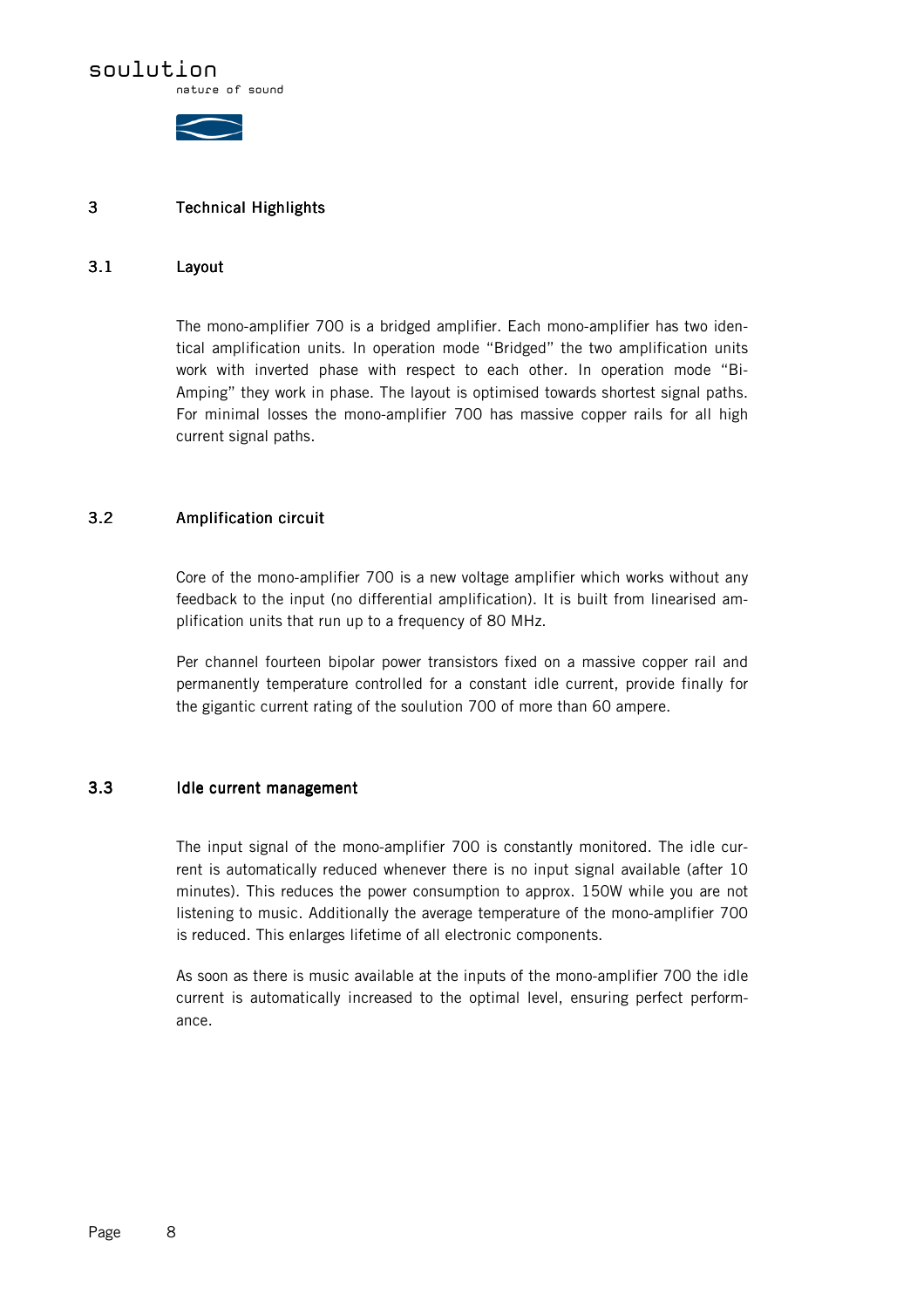

### 3.4 Power supply Power supply

With the given linearity of the amplifier-stages it is in our view finally the stability of the supply voltages, being the power supply unit, deciding if a properly working amplifier is truly well sounding. The power supply unit of the mono-amplifier 700 is equipped with two 1'000VA- toroidal transformers, capacitors with a total capacity of nearly 250'000 microfarad and discrete rectifiers.

In order to omit interferences from the digital circuits to the amplifiers outputs the mono-amplifier 700 uses separate power supplies for these circuits. All in all we use 10 separated power supply units.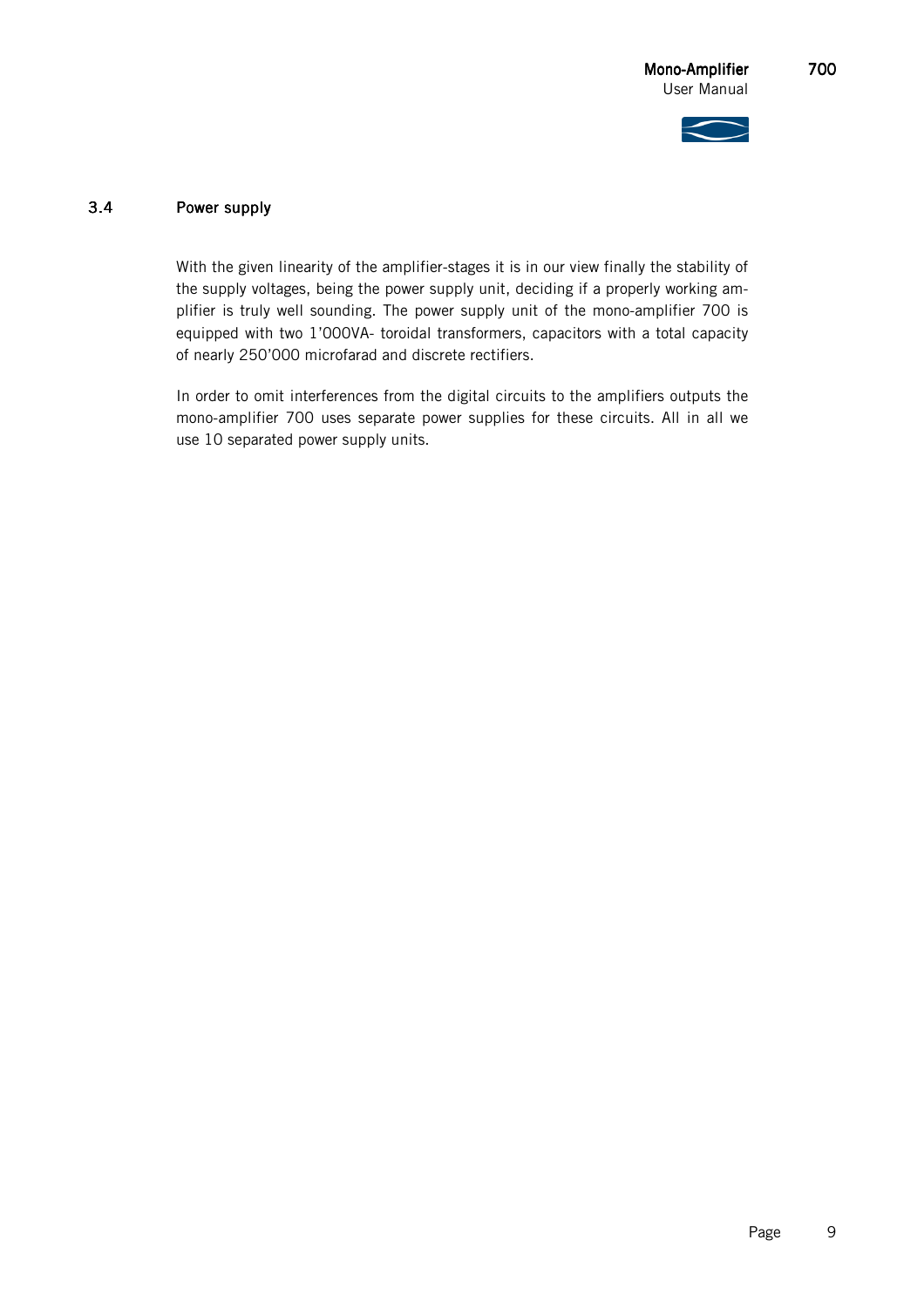nature of sound

### 4 Start of operation and handling of the mono-amplifier 700

Please take care while installing the mono-amplifier 700. Follow all security advices!

### 4.1 Scope of delivery and packing

Please check the scope of delivery:

- Mono-amplifier 700
- mains cable
- user manual
- 2 pair cotton-gloves

Please store the packing of the mono-amplifier700 for future transports. Check your mono-amplifier 700 for transport damages. In the case your mono-amplifier 700 is damaged please contact your soulution dealer.

Security advice: If your mono-amplifier 700 is still very cold from the transport, please let it warm within the packing, in order to omit condensation of water inside your mono-amplifier 700.

The mono-amplifier 700 has a high quality surface. Please be careful while transporting your mono-amplifier 700 so that the surface does not get scratched. Please use the enclosed cotton gloves.

Never position your mono-amplifier 700 on the front panel. The display glass could get scratched or even burst.

### 4.2 Optimal positioning of your mono-amplifier 700

There are no limitations on where to position your mono-amplifier 700. We suggest positioning the mono-amplifier 700 so that the connecting cables to the loudspeakers and the preamplifier remain short.

Please ensure ample distance to other components for unhindered circulation and dissipation of cooling air.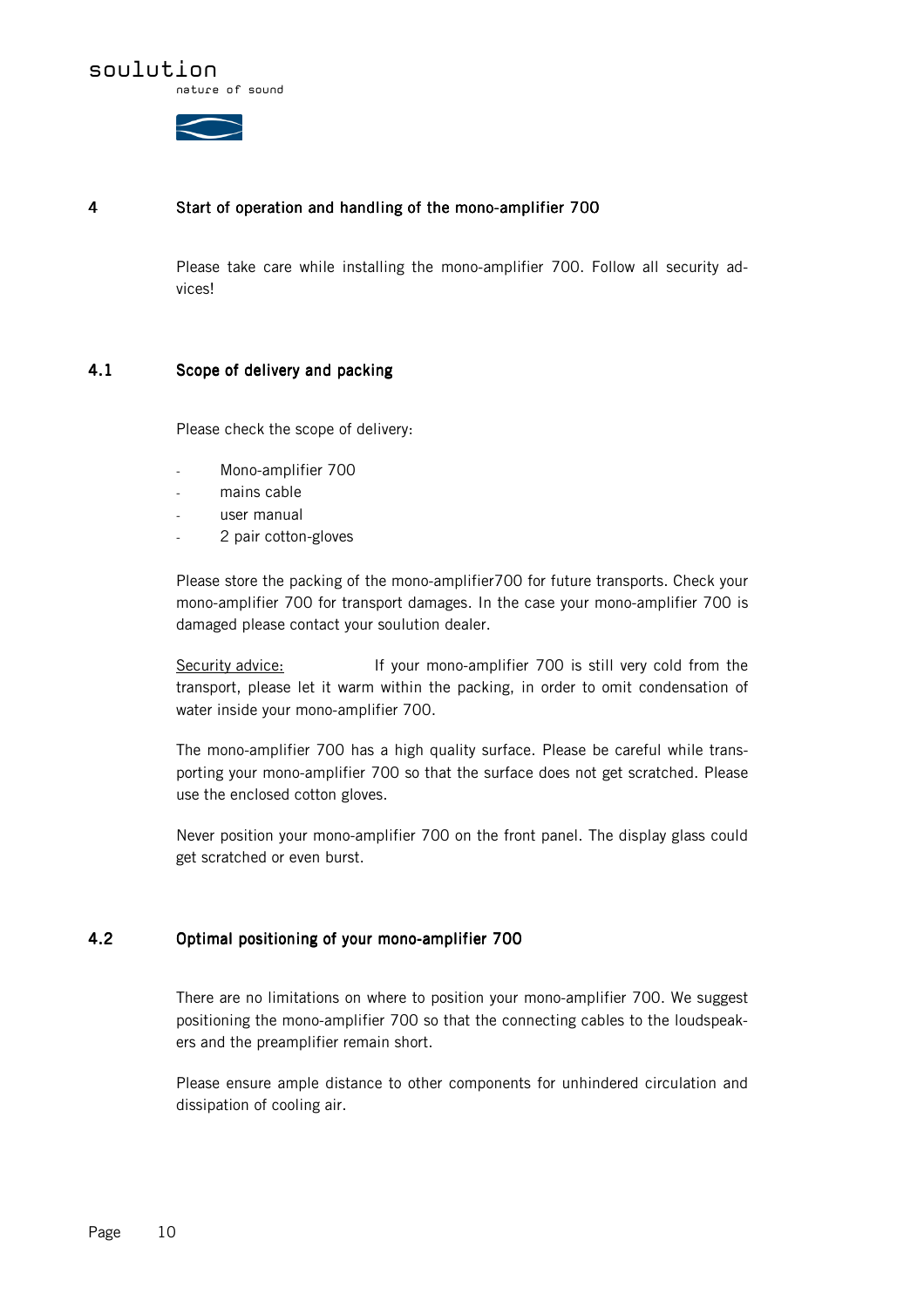

The mono-amplifier 700 reaches an operating temperature of ca. 45°C. The speed controlled fan will only be used if the ambient temperature is significantly above 25°C or if you listen at high volumes for longer periods.

### Security advice: Never lift the mono-amplifier 700 alone!

The mono-amplifier 700 has a weight of 96 kg. Ensure that nobody gets insured while transporting your mono-amplifier 700. Please ensure that you do not squeeze your fingers or feet. (do not tip over laterally!)

Check whether the base is able to hold at least 96 kg. In case of doubt position your mono-amplifier 700 on the floor.

# 4.3 Rear panel of the mono-amplifier 700



Rear panel of the mono-amplifier 700

# 4.3.1 Mains (A) Mains (A)

Connect the mono-amplifier 700 with the mains supply. Amplifiers with high power ratings require high quality mains installation. Poor quality of the mains installation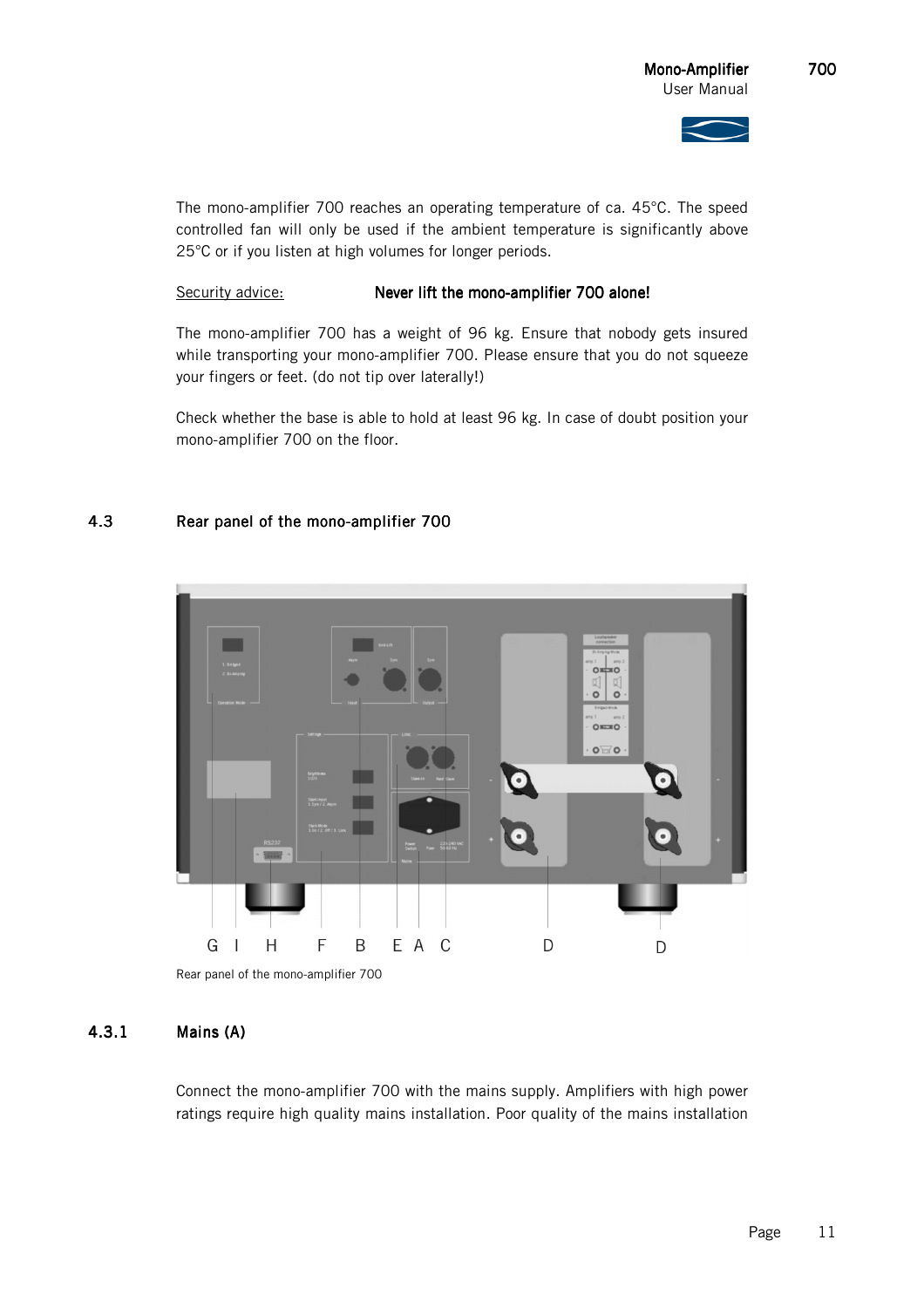

can reduce the sonic performances or even provoke malfunction. The enclosed power cord is optimised for this application.

After switch-on the standby-power supply of the mono-amplifier 700 gets started. The display shows "WAIT". As soon as constant conditions are reached the monoamplifier 700 changes to operating condition OFF (red LEDs in display).

Security advice: **Only switch-off the mains connection if your mono**amplifier 700 is in operating condition OFF.

### 4.3.2 Input (B)

Your mono-amplifier 700 has a symmetrical and an asymmetrical signal input. For longer connecting cables we suggest to use the symmetrical inputs. For shorter signal paths also asymmetrical cables warrant a high class connection. Top quality connecting cable and optimal layout prerequisite. The asymmetrical input has a slightly inferior signal to noise ratio than the symmetrical input due to the additional amplification stage in the signal path.

The input signal of the mono-amplifier 700 is permanently monitored. The idle current is automatically reduced whenever there is no input signal available (after 10 minutes). In the operating condition Silence ON the power consumption is reduced to approx. 150W. The mono-amplifier 700 keeps the optimal operating temperature without burning too much energy.

As soon as there is music available at the inputs of the mono-amplifier 700 the idle current is automatically increased to the optimal level, ensuring perfect performance.

| MONO C-HIGH | - SYM     |
|-------------|-----------|
|             | MEM       |
|             | <b>TH</b> |

Display in operating condition ON, operation-mode "Bridged", symmetrical input active

MONO C-LOW ASYM **NORM** ON.

Display in operating condition ON, operation-mode ..Bridged", symmetrical input active

Security advice: Please follow the security advices on page 6!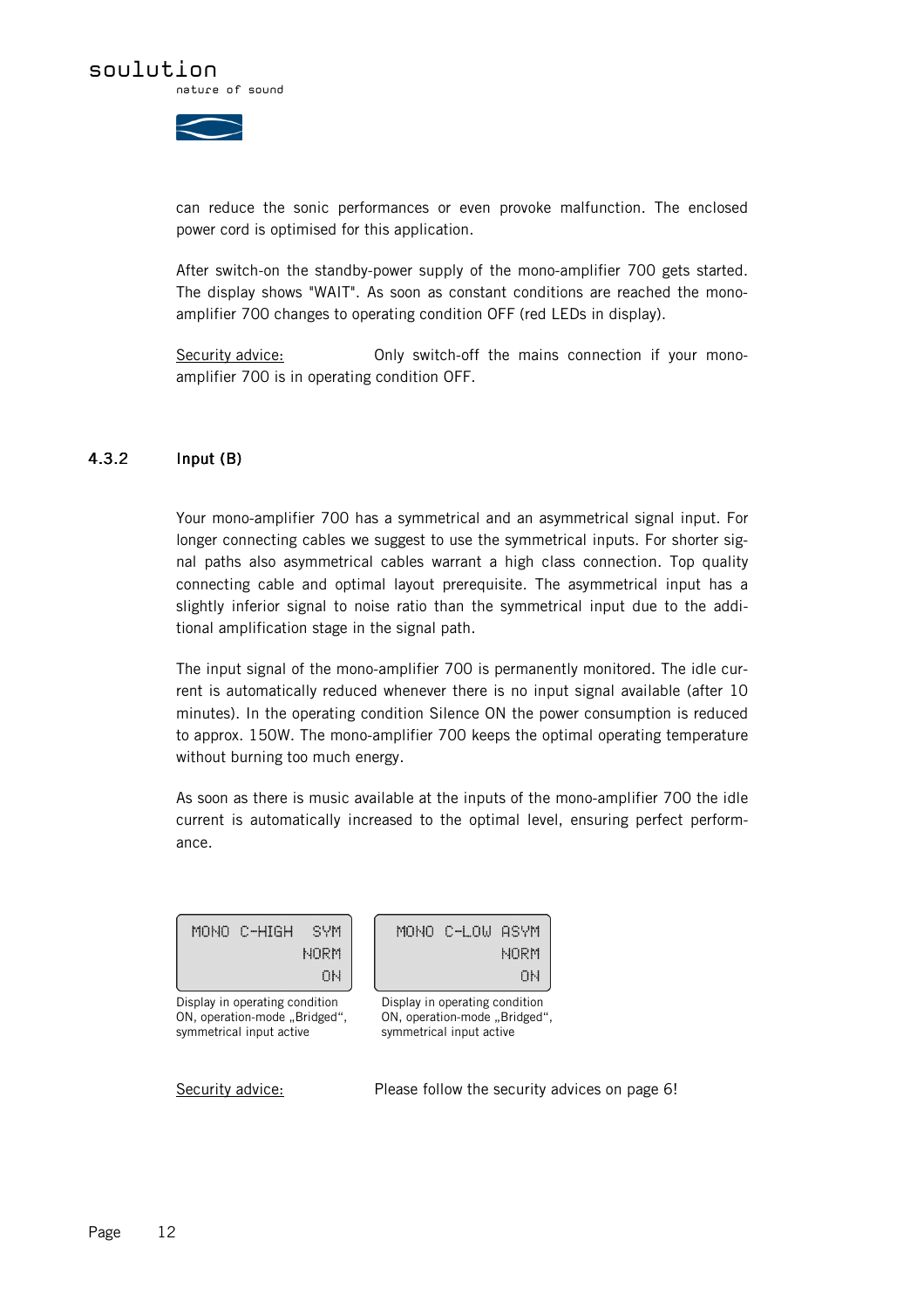While manipulating with cables the mono-amplifier 700 has to remain disconnected from the mains. Before you disconnect the mains the mono-amplifier 700 has to be in operating condition OFF.

Due to the very high current impulse rating of your mono-amplifier 700 a wrong cabling or defective cables may destroy your loudspeakers.

Excessive volumes due to in appropriate handling may cause hearing damages.

# 4.3.3 Output (C)

If you use several mono-amplifiers per channel you can connect the Output, only balanced connectors available, with the input of the next amplifier. This optimises the cabling for your system.

Connect the NF-out with the input of the next mono-amplifier.

Security advice: Please follow the security advices on page 6!

While manipulating with cables the mono-amplifier 700 has to remain disconnected from the mains. Before you disconnect the mains the mono-amplifier 700 has to be in operating condition OFF.

Due to the very high current impulse rating of your mono-amplifier 700 a wrong cabling or defective cables may destroy your loudspeakers.

Excessive volumes due to in appropriate handling may cause hearing damages.

### 4.3.4 Speaker (D)

Connect your loudspeakers to the amplifier. The tremendous stability of the soulution 710 ensures optimal operation for all types of speaker cables. We recommend using top quality speaker cables. The operation-mode "Bridged" or "Bi-Amping" is selected with the operation-mode switch.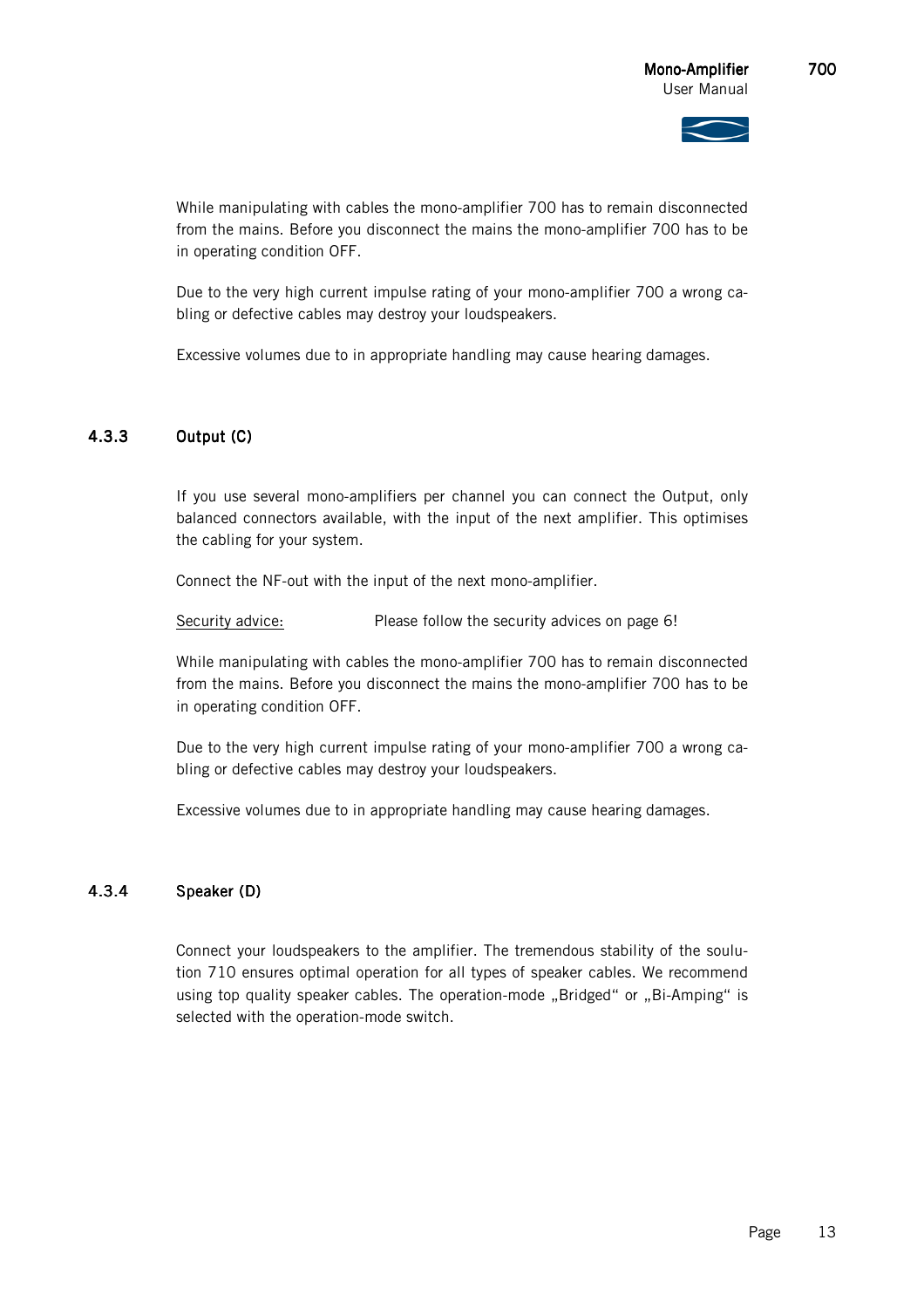



### Cabling in operation-mode, Bridged":

Connect the loudspeaker cable to the red binding posts of "amp1" and "amp2". Please ensure that you connect left and right loudspeaker exactly the same way. If you switch plus and minus polarity of the loudspeaker connection between right and left loudspeaker, they will play out of phase.

Ensure that the two white binding posts are connected (bridged) with the massive copper rail.

Cabling in operation-mode "Bi-amping":

Connect one loudspeaker cable with "amp1", the other with "amp2".

Ensure that the two white binding posts are connected (bridged) with the massive copper rail.

Security advice: Please follow the security advices on page 6!

While manipulating with cables the mono-amplifier 700 has to remain disconnected from the mains. Before you disconnect the mains the mono-amplifier 700 has to be in operating condition OFF.

Check the connectors for tight fit. Check the cables for eventual damages. Short circuits provoked by thin threads form loudspeaker cables may end in a fire.

Please ensure that the cabling and the operation-mode setting correspond. Wrong cabling leads in any case to a malfunction of the mono-amplifier 700. If the cabling is done for operation-mode "Bridged" and the mono-amplifier is in operation-mode "Bi-Amping" there will be no audible music signal from the loudspeakers. The loudspeakers can not be damaged in this case. If you do the cabling according to operation-mode "Bi-Amping" and let the mono-amplifier 700 work in operation-mode "Bridged" the loudspeaker can potentially get damaged, depending on the layout of the loudspeakers crossover.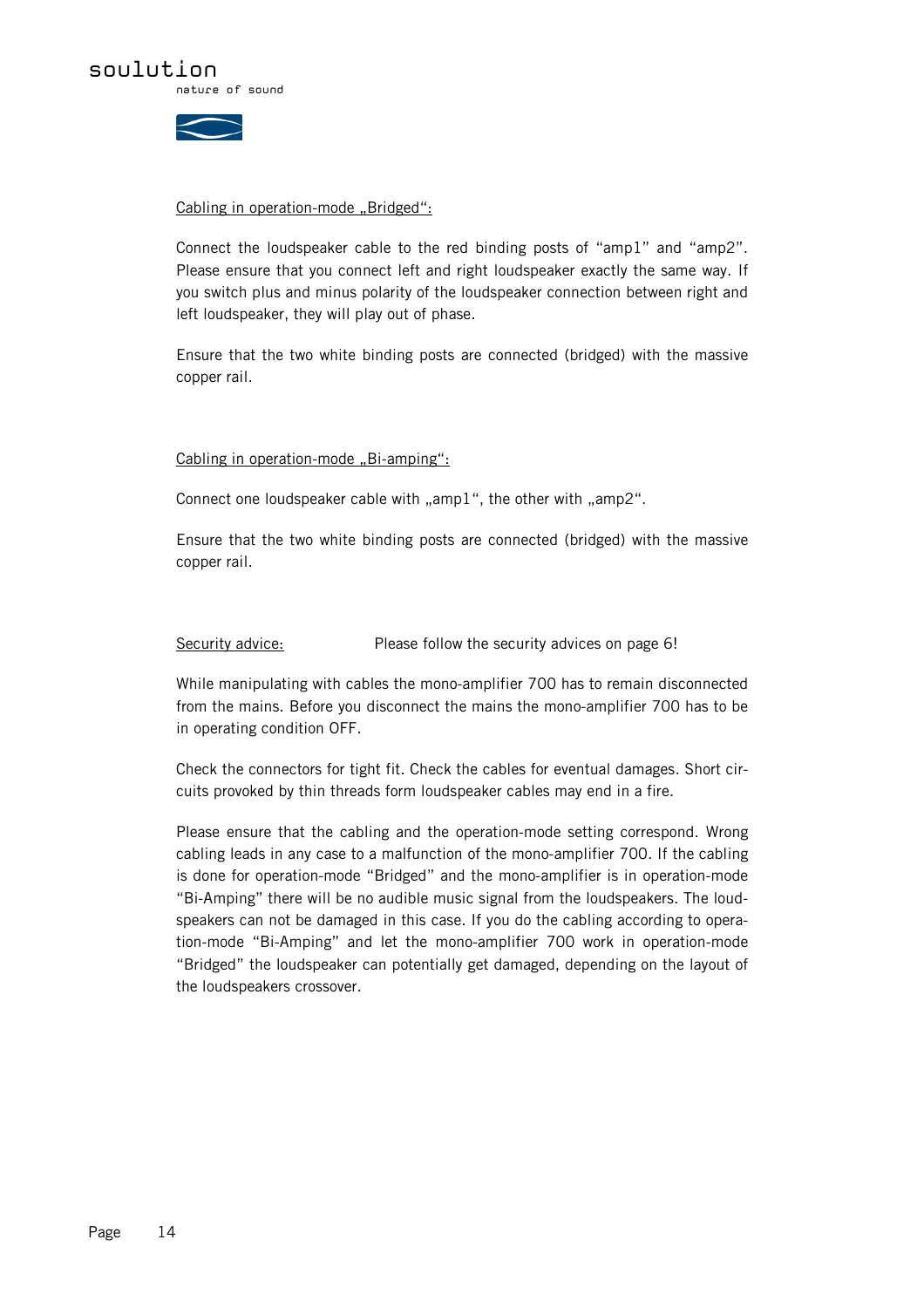

# 4.3.5 LINK (E) LINK (E)

With the LINK-system the amplifier can be remote controlled by the preamplifier 720/721. Connect the Slave-In of your mono-amplifier 700 with the Master-out of the preamplifier 720/721. With Next-Slave you may connect further components to the LINK-network.

### 4.3.6 Settings (F)

With the settings you are able to define the operating conditions of the monoamplifier 700 after switch on of the mains.

Important: New settings of start-mode, start-input and brightness will only get active after switch on of the mains switch.

# 4.3.6.1 Start-Mode

Start-Mode defines the operating condition after switch-on.

### Start-Mode ON:

After switch on of the mains the mono-amplifier 700 is started automatically. It can only be switch-of after it has reached the operating condition ON.

#### Start-Mode OFF:

After switch on of the mains the mono-amplifier 700 changes to the operating condition OFF.

#### Start-Mode LINK:

After switch on of the mains the operating condition of the mono-amplifier 700 gets controlled by the preamplifier. If the LINK–connection is missing the monoamplifier 700 changes to operating condition OFF.

Security advice: We suggest the use of Start-Mode ON only if the front panel of the mono-amplifier 700 is not access able and the LINK – system is not installed.

Please be aware that the mono-amplifier will start-up automatically and unattended after power blackout.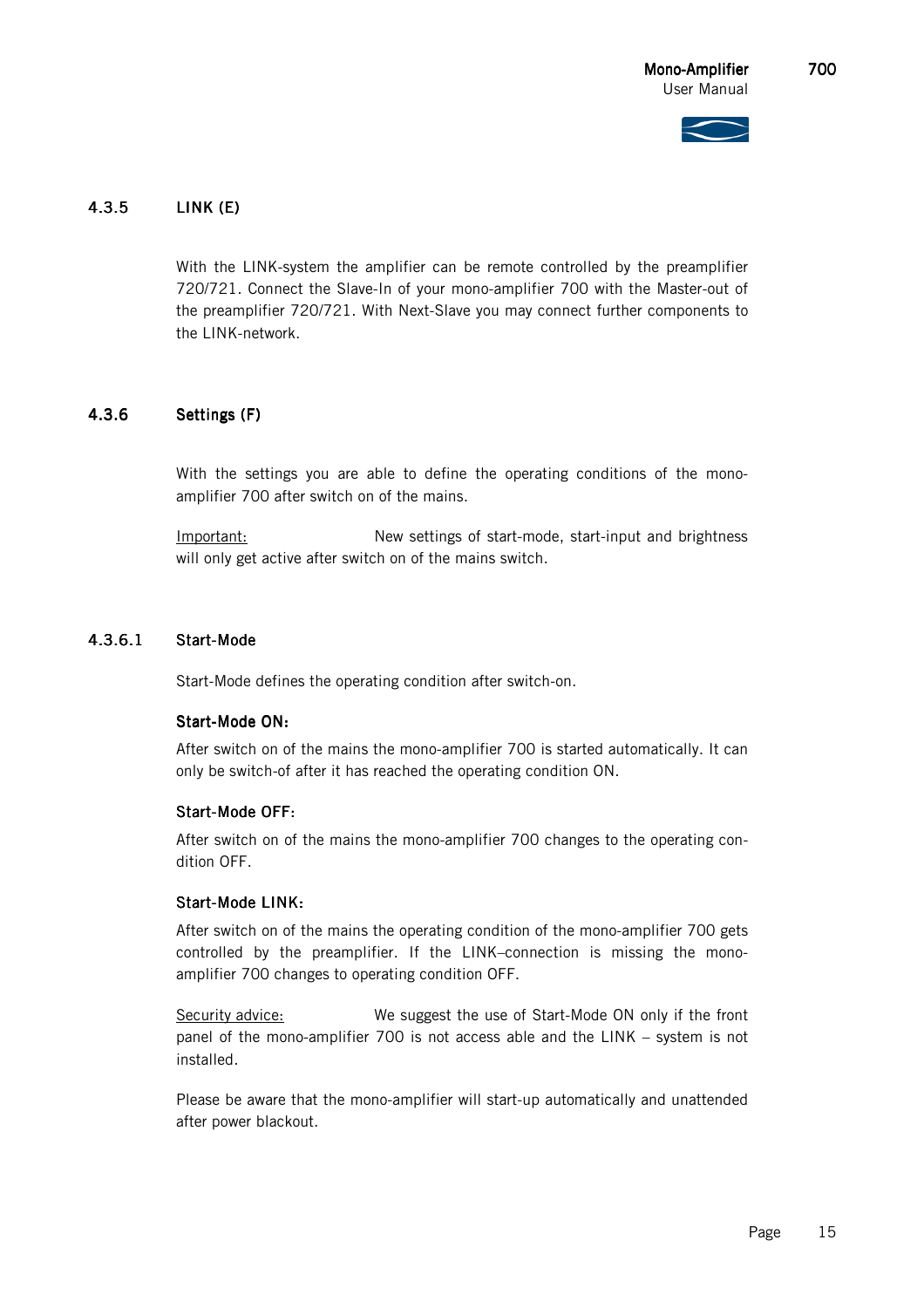# soulution

nature of sound



### 4.3.6.2 Start-Input

With Start-Input the active input after switch-on is defined (1. SYM / 2. ASYM).

### 4.3.6.3 Brightness

The brightness of the display can be changed in three levels (1=low / 2=medium / 3=high).

# 4.3.7 Operation-Mode (G)

With switch (F) you can define the operation-mode the mono-amplifier 700. It is not possible to switch the operating mode during operation. The new setting of the switch (F) is only accepted after you have switched on the mains.

Bridged: Display shows "MONO-AMP"

Bi-Amping: Display shows "DUAL-AMP"

If the mono-amplifier 700 shows ERR or remains in operating condition P ON please check the cabling.

## 4.3.8 RS232 – RS232 – Interface (H) Interface (H)

The power amplifier 710 can be remote controlled through the RS232 interface. All functions can be controlled and relevant information is provided to the control unit.

### 4.3.9 Type label (I)

Please note the serial number of your mono-amplifier 700 on page 7 of this user manual. This allows you to have the product specific data at hand without removing your mono-amplifier from the HiFi rack.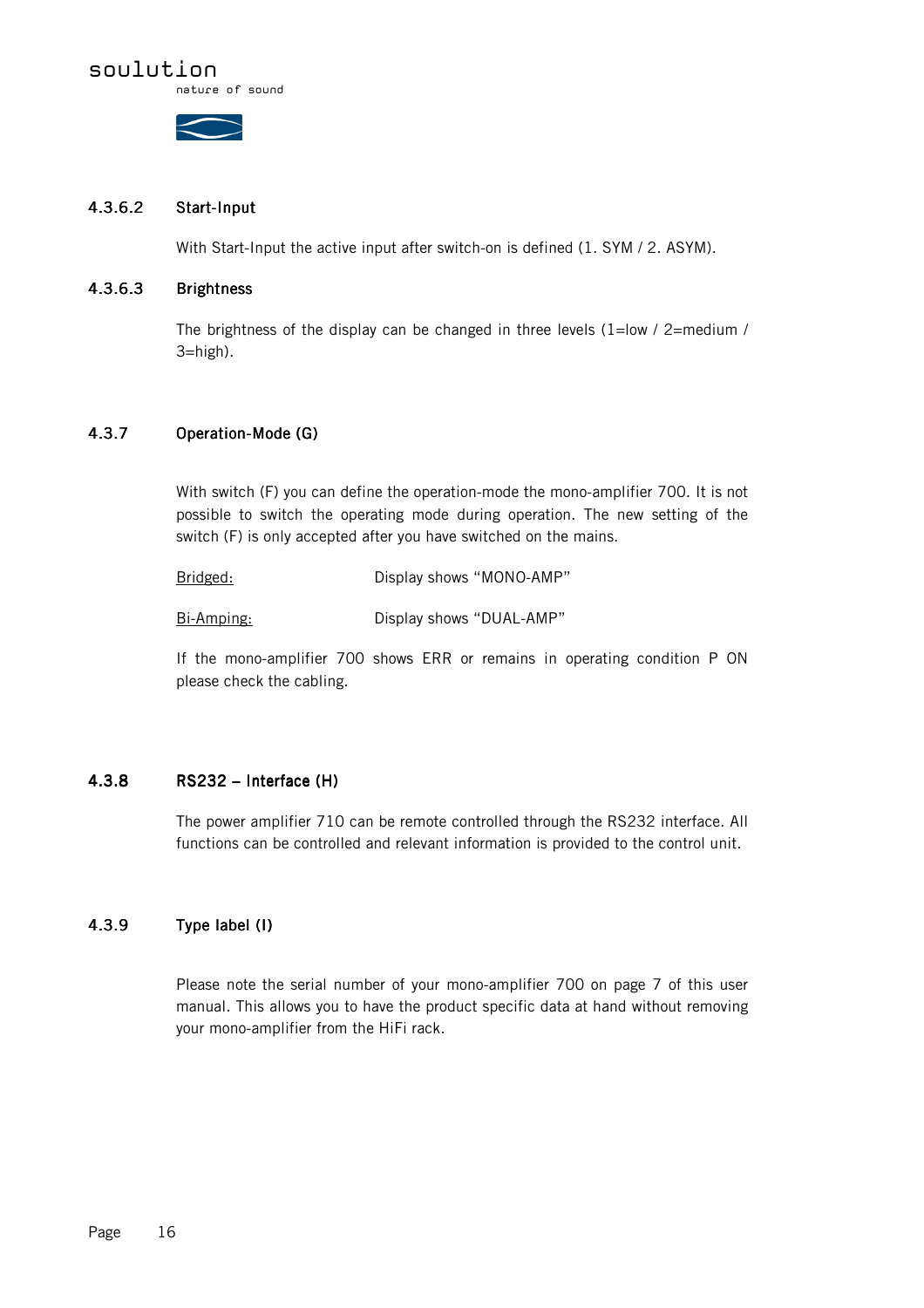



# 4.4 Front panel of mono-amplifier 700



Front panel of mono-amplifier 700

### 4.4.1 Power (J)

With the Power-button you define the operating condition ON or OFF (red LEDs). In operating condition OFF the loudspeaker terminals are muted. The loudspeaker terminals are only activated if the mono-amplifier 700 is ready for operation and if no errors are present.



### 4.4.2 Mode (K)

LINK function delegates the control of the start-up sequence to the preamplifier 720/721. The preamplifier 720/721 is the master of this master-slave control. In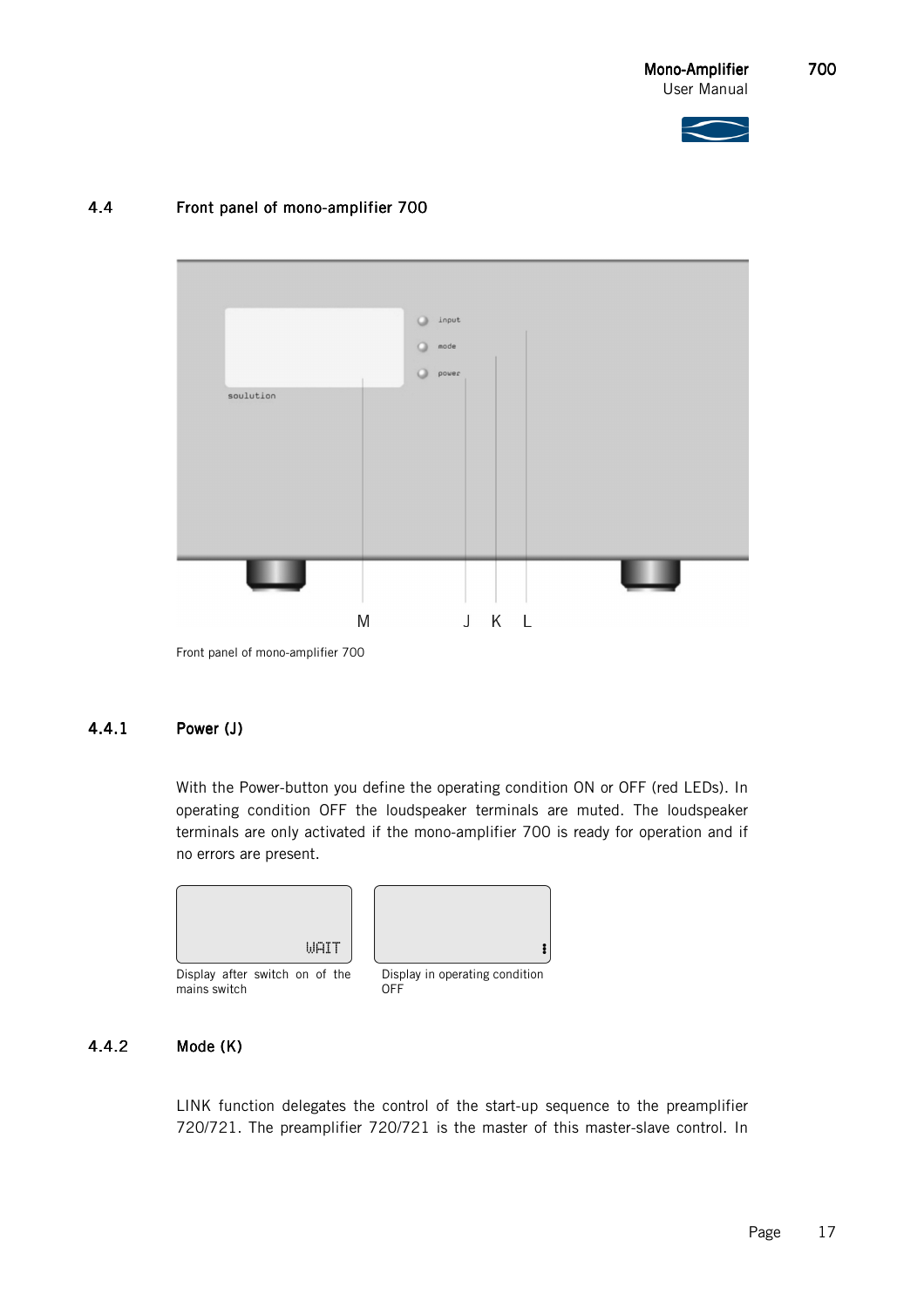

mode NORM the control over the start-up sequence remains with the monoamplifier 700 independently of a connected LINK-cable.



The power button remains always active. The mono-amplifier soulution 700 can always be switched off via the front panel.

## 4.4.3 Input (L)

Your mono-amplifier 700 has symmetrical (SYM) and asymmetrical (ASYM) input connectors. The selection is made comfortably at the press of a button on the front panel. The non active input is terminated. We suggest the use of the symmetrical connectors if possible.

### 4.4.4 Display (M)

The display shows all operating conditions of the functions Power, Mode and Input. If an error occurs during the start-up sequence or during operation the monoamplifier 700 is switched off and lowest column shows ERR1..ERR3.



Display in operating condition ERR<sub>1</sub>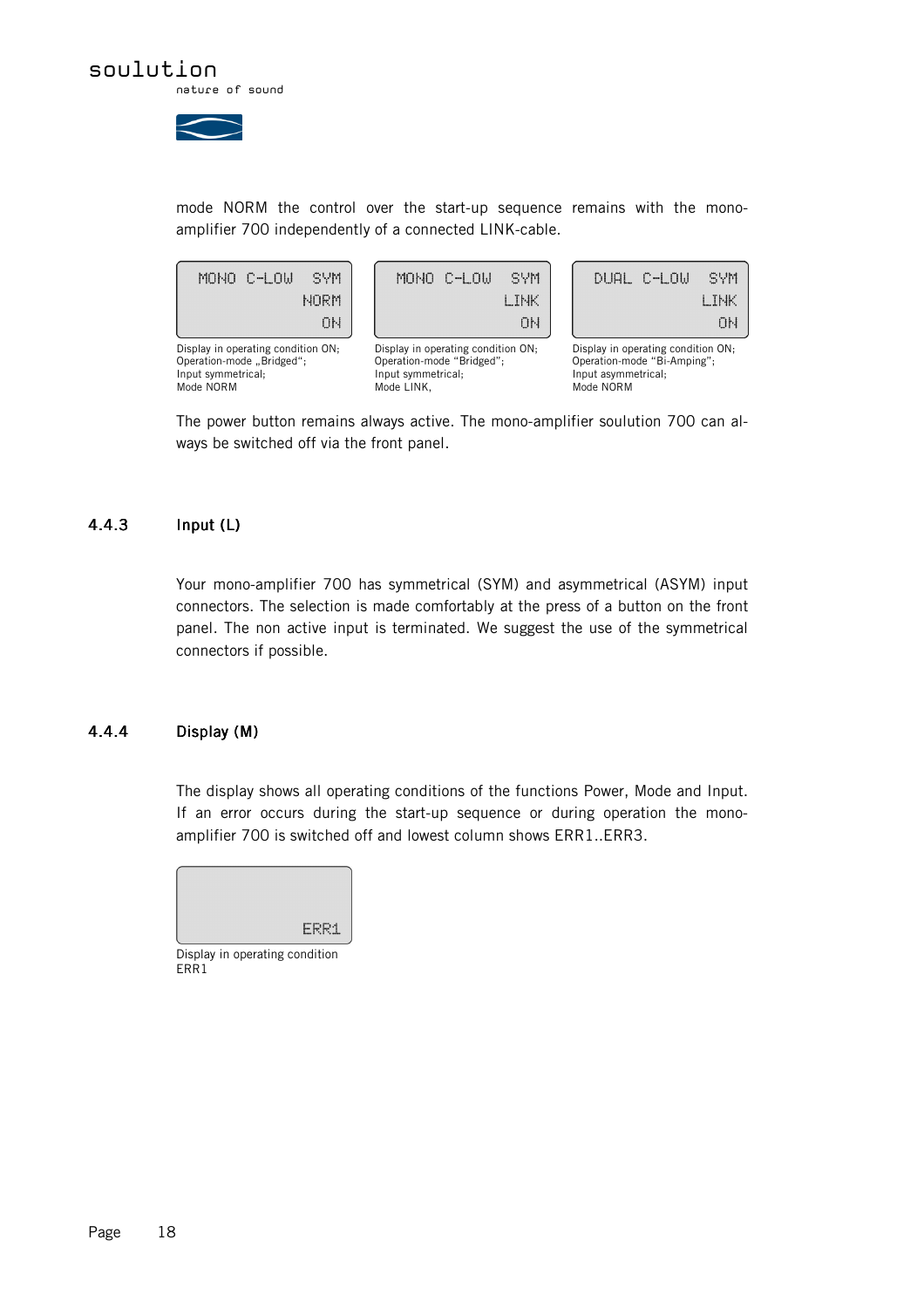### 5 Protection functions of the mono-amplifier 700

Comprehensive protection functions ensure safe operation and a long lifetime. The mono-amplifier 700 has the following protection functions:

### Level limitation:

For to high levels at the input of the mono-amplifier 700 the soft clip circuit is activated. The activated soft clip circuit will distort the output signal significantly, the sonic performance is reduced. Please ensure that the input levels are within the limit of 1.8 Vrms.

### Overcurrent:

If the output current to the loudspeakers exceeds 60 A the mono-amplifier 700 is switched off automatically. This represents a maximal impulse power rating of ca. 10'000 W (96 V @ 0.8Ω)

### Overtemperature:

The temperature of the power transistors is permanently monitored. If the maximal operating temperature is exceeded despite of active cooling system the monoamplifier 700 is switched off automatically.

### Fuse

The mains connection has a fuse which protects your mono-amplifier 700 against too high power consumption. Please replace with the same fuse type. The fuse is located within the mains switch on the rear side of the mono-amplifier 700.

Model 230 V, 50-60Hz 10A/T 250V micro fuse 5x20mm Model 220 V, 60Hz 10A/T 250V micro fuse 5x20mm Model 120 V, 50-60Hz 16A/T 250V micro fuse 5x20mm Model 100 V, 50-60Hz 16A/T 250V micro fuse 5x20mm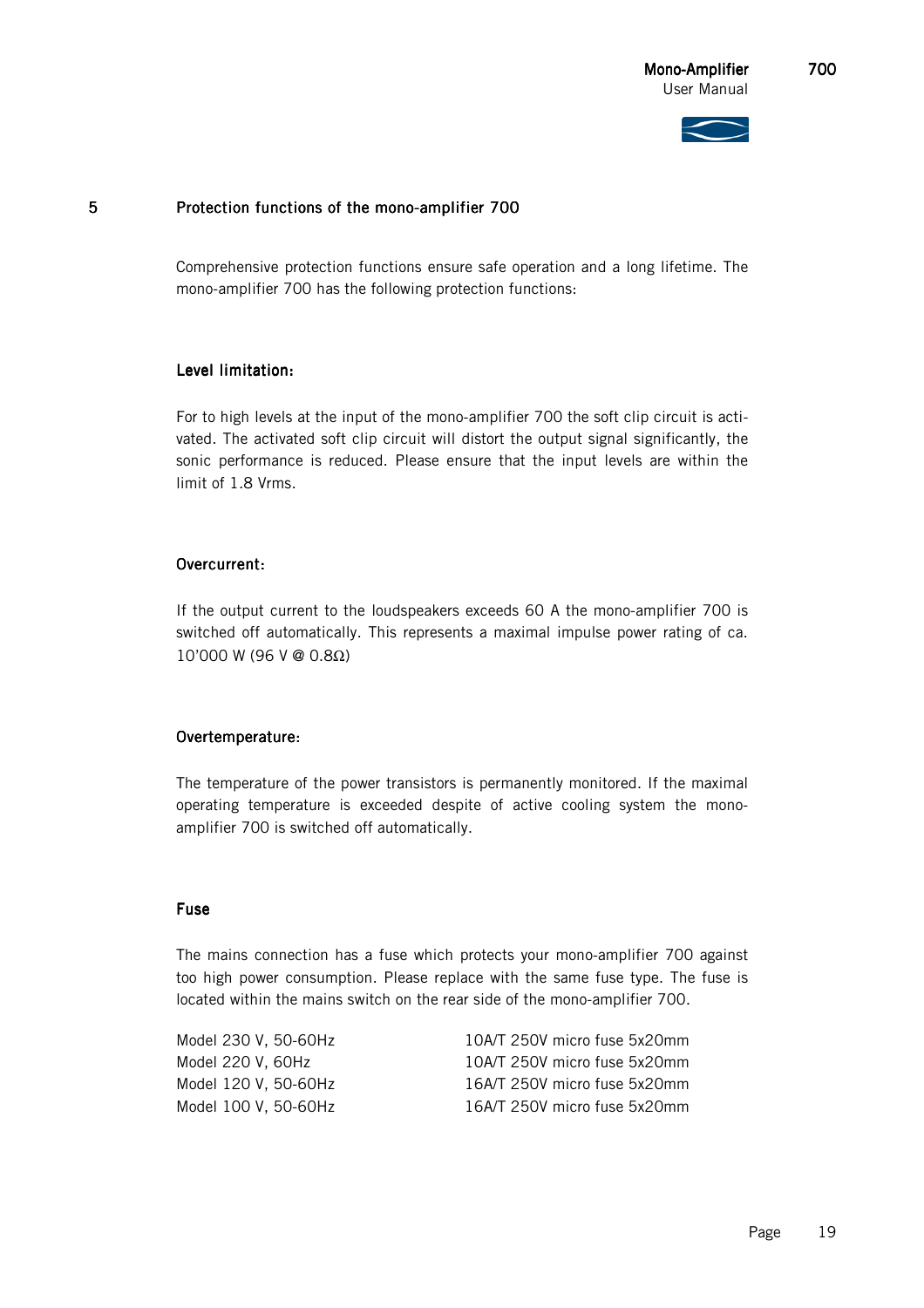# soulution

nature of sound



# 6 Trouble shooting Trouble

| Error                      | Action                                                                                                                                                                                                                                                                                                            |  |  |
|----------------------------|-------------------------------------------------------------------------------------------------------------------------------------------------------------------------------------------------------------------------------------------------------------------------------------------------------------------|--|--|
| No display                 | Check the cabling to the mains supply. Eventually replace the<br>fuse of your mono-amplifier 700.                                                                                                                                                                                                                 |  |  |
| No music                   | Check the cabling to your preamplifier and the loudspeakers,<br>whether the correct input (SYM/ASYM) is activated, whether the<br>preamplifier is switched on and if the right source has been se-<br>lected. Check whether output signal at your source and pream-<br>plifier is available. (Mute, Pause, etc.). |  |  |
| ERR13 after<br>switch on   | Switch off the mains of your mono-amplifier 700 for 15 sec-<br>onds and switch on again. If the error has not disappeared<br>please contact your soulution dealer.                                                                                                                                                |  |  |
| ERR13 after<br>$OFF -> ON$ | Check the cabling, the mains voltage (Over-/Under voltage) and<br>the level of the input signal.<br>If the error has not disappeared please contact your soulution<br>dealer.                                                                                                                                     |  |  |
| $ERR13$ in op-<br>eration  | Switch off the mains of your mono-amplifier 700 for 15 sec-<br>onds and switch on again. If the error has not disappeared<br>please contact your soulution dealer.                                                                                                                                                |  |  |

# 6.1 Actions after the appearance of an error

If you con not identify the error please disconnect the mains supply (before you disconnect the mono-amplifier 700 has to be in operating condition OFF) and contact your soulution dealer.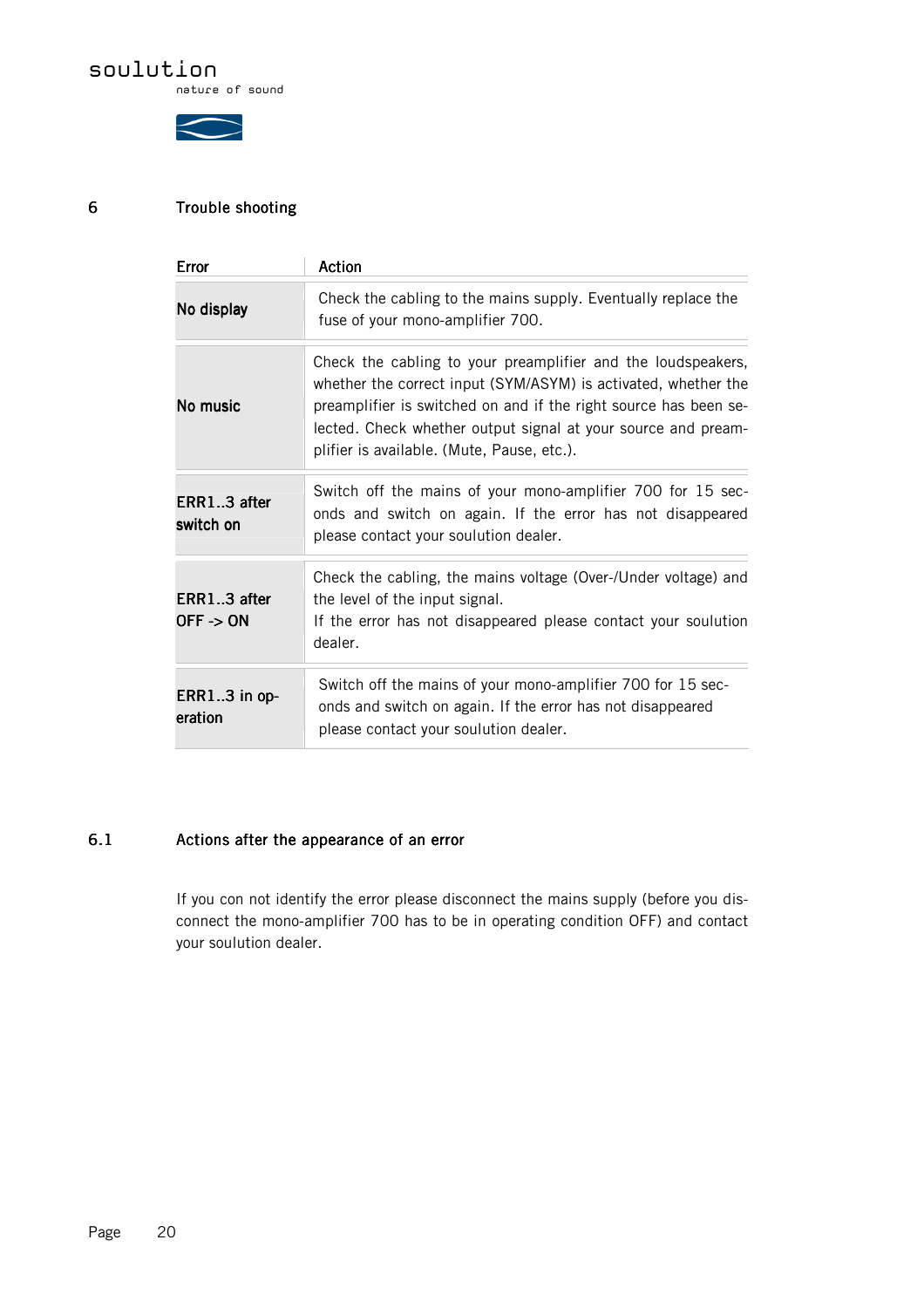

### 7 Care and maintenance

### 7.1 Burn-In

The mono-amplifier 700 will play on top level immediately after the first placing into operation. However during the first 20-50 hours of operation you will notice a further improvement of its sonic qualities.

# 7.2 Longlife-precautions

We use only highest quality components for the mono-amplifier 700. Components prone to aging are kept under constant voltages in stand-by (OFF) condition in order to further increase their lifetime. In stand-by (OFF) condition the mono-amplifier 700 dissipates ca. 14 Watts.

### Security advice:

You should disconnect the mono-amplifier 700 form the mains supply when you make a journey or if you are absent for longer time periods. Before you disconnect the mains the mono-amplifier 700 has to be in operating condition OFF.

# 7.3 Cleaning Cleaning

Please use a soft towel for the cleaning of your mono-amplifier 700. We recommend the use of a nonabrasive micro fibre towel. Please do not employ any solvents.

Security advice: Liquidity is not allowed to enter the mono-amplifier 700. The electronic may be damaged seriously.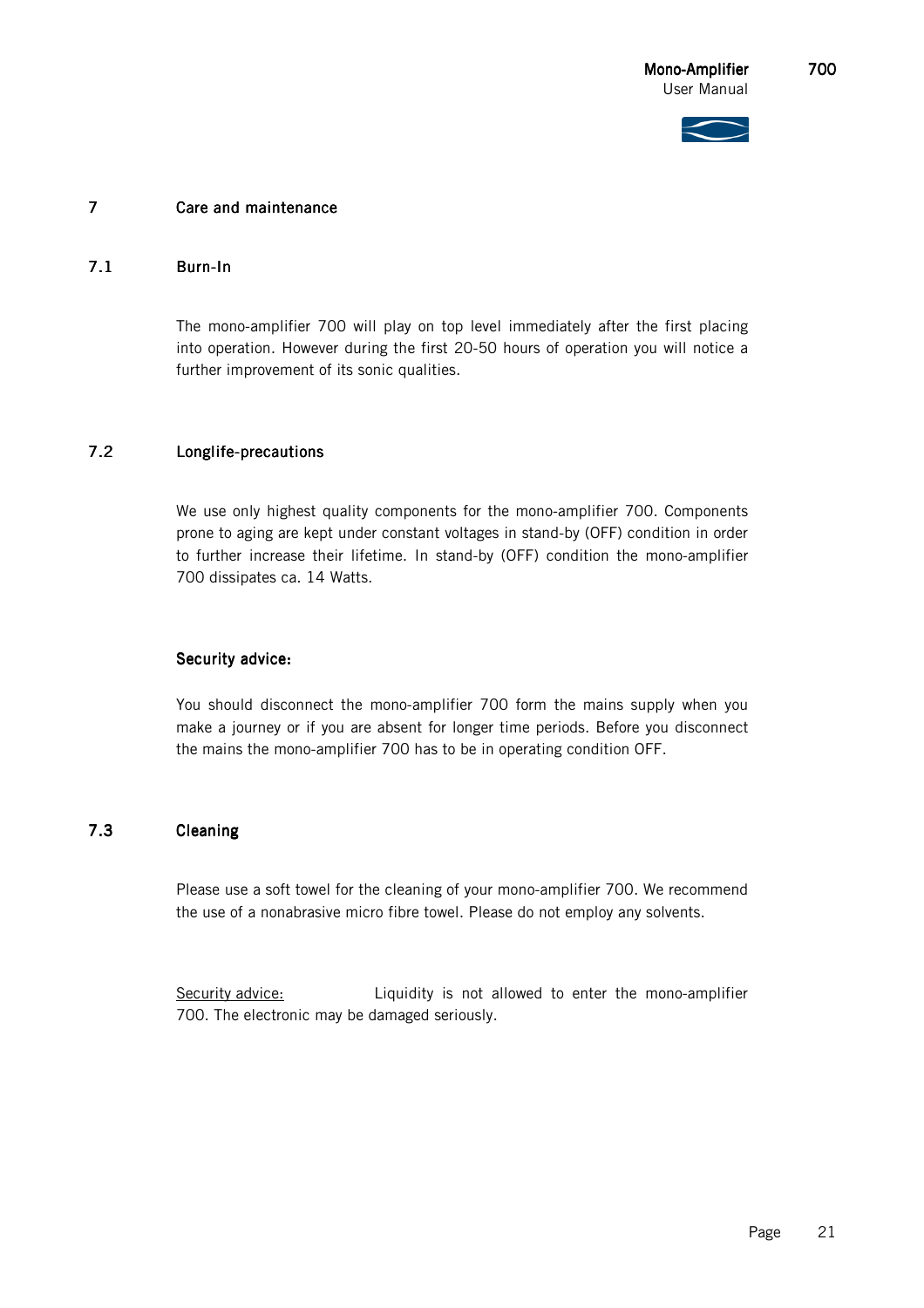

nature of sound



### 8 Service Service

If your mono-amplifier 700 needs service please contact your soulution dealer. For further information see www.soulution-audio.com

### 9 Guarantee Guarantee

All soulution products are guaranteed against defects in material and workmanship for five years from date of purchase.

The guarantee is void if the mono-amplifier 700 has been subject to misuse, or negligence or has been modified, repaired or opened by a non authorised person without written authorisation of Spemot AG.

For the return transport to our premises please use exclusively the original packaging. Transport damages are not subject to this guarantee, repairs will be charged. We recommend effecting a transport insurance.

If you do not posses the original packaging no more please contact your soulution dealer.

Basic repairs may be completed by your soulution dealer. Please clarify whether he is able to do the work before you send the mono-amplifier 700 back to us.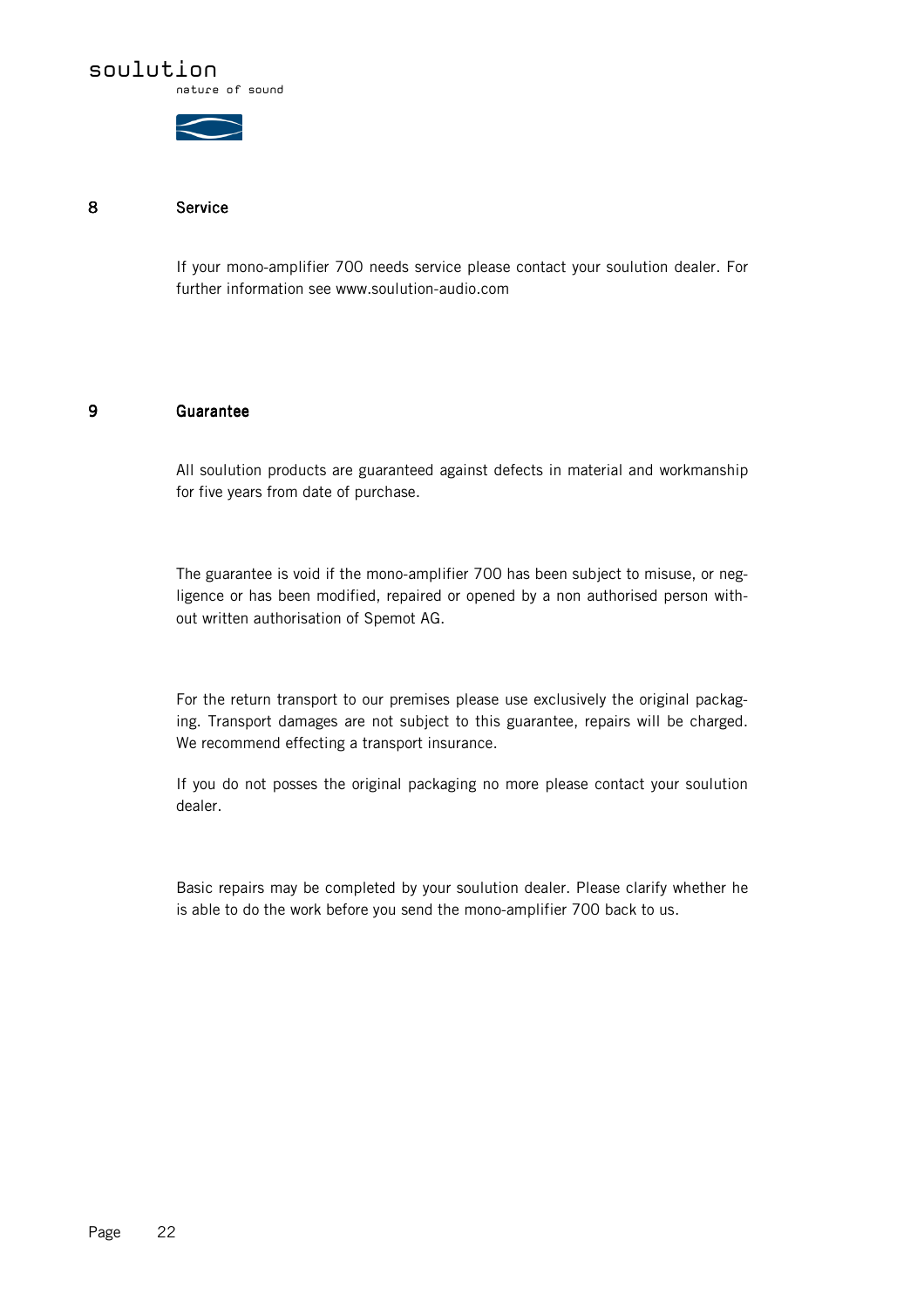

# 10 Specifications

| Specification           | <b>Bi-Amping</b> |                 | <b>Bridged</b> |           |     |
|-------------------------|------------------|-----------------|----------------|-----------|-----|
| Model 230 V, 50-60Hz    |                  |                 |                |           |     |
| Nominal voltage         | 50-60Hz          | 230 V           |                | 230 V     |     |
| Nominal rating          |                  | 2'300 W         |                | 2'300 W   |     |
| Audio power rating      | @ $8\Omega$      | 2 x 100 W       |                | 400 W     |     |
|                         | @ $4\Omega$      | 2 x 200 W       |                | 800 W     |     |
| Model 220 V, 50-60Hz    |                  |                 |                |           |     |
| Nominal voltage         | 50-60Hz          | 220 V           |                | 220 V     |     |
| Nominal rating          |                  | 2'200 W         |                | 2'200 W   |     |
| Audio power rating      | @ 8Ω             | $2 \times 90$ W |                | 350 W     |     |
|                         | @ $4\Omega$      | 2 x 180 W       |                | 700 W     |     |
| Model 120 V, 50-60Hz    |                  |                 |                |           |     |
| Nominal voltage         | 50-60Hz          | 120 V           |                | 120 V     |     |
| Nominal rating          |                  | 1'920 W         |                | 1'920 W   |     |
| Audio power rating      | @ $8\Omega$      | 2 x 90 W        |                | 350 W     |     |
|                         | @ $4\Omega$      | 2 x 180 W       |                | 700 W     |     |
| Model 100 V, 50-60Hz    |                  |                 |                |           |     |
| Nominal voltage         | 50-60Hz          | 100 V           |                | 100 V     |     |
| Nominal rating          |                  | 1'600 W         |                | 1'600 W   |     |
| Audio power rating      | @ $8\Omega$      | 2 x 90 W        |                | 350 W     |     |
|                         | @ $4\Omega$      | 2 x 180 W       |                | 700 W     |     |
| General data            |                  |                 |                |           |     |
| Standby / OFF           |                  | < 0.5 W         |                | < 0.5 W   |     |
| Idle "High Consumption" |                  | ca. 250         | W              | ca. 250   | - W |
| Idle "Low Consumption"  |                  | ca. 150 W       |                | ca. 150 W |     |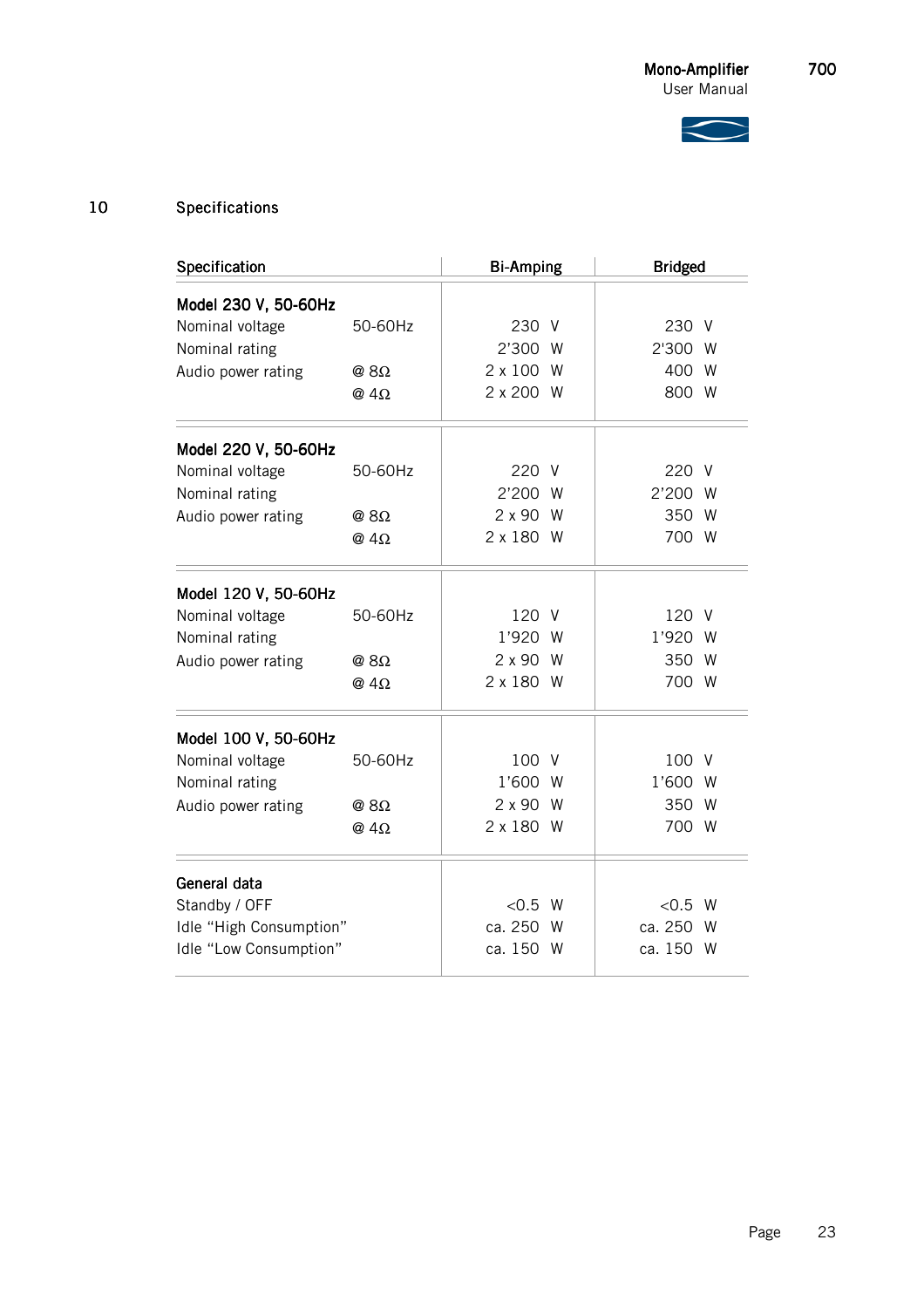# soulution

nature of sound

 $\bigg\langle$ 

| Specification          |            | <b>Bi-Amping</b> |            | <b>Bridged</b> |           |
|------------------------|------------|------------------|------------|----------------|-----------|
| Input                  |            |                  |            |                |           |
| Impedance              | <b>XLR</b> | 2.3 $k\Omega$    |            | 2.3 $k\Omega$  |           |
|                        | cinch      | 4.0              | k $\Omega$ | 4.0            | $k\Omega$ |
| Sensitivity            |            |                  | 1.38 Vrms  |                | 1.38 Vrms |
| Output                 |            |                  |            |                |           |
| Impedance              |            | 0.001            | $\Omega$   | $0.002 \Omega$ |           |
| Output voltage max.    |            |                  | 28 Vrms    |                | 56 Vrms   |
| Output current max.    |            | 60               | A          | 60             | A         |
| Impulse rating         |            | >2x3'000         | - W        | >6'000         | W         |
| Performance            |            |                  |            |                |           |
| Voltage amplification  |            | $+26$ dB         |            | $+32$ dB       |           |
| Frequency response     |            | $DC-1$           | <b>MHz</b> | DC-2 MHz       |           |
| Slew rate              |            | 400              | ns         | 200            | ns        |
| $THD + N$              |            | < 0.0007         | $\%$       | < 0.0007       | %         |
| Signal to noise ratio  |            | 107              | dB         | 101            | dB        |
| Damping factor (100Hz) |            | >10'000          |            | > 5'000        |           |
| <b>Dimensions</b>      |            |                  |            |                |           |
| Dimensions             |            |                  |            | 560x585x306    | mm        |
| Weight                 |            |                  |            | ca. 96         | kg        |

Technical specifications are subject to change without prior notification.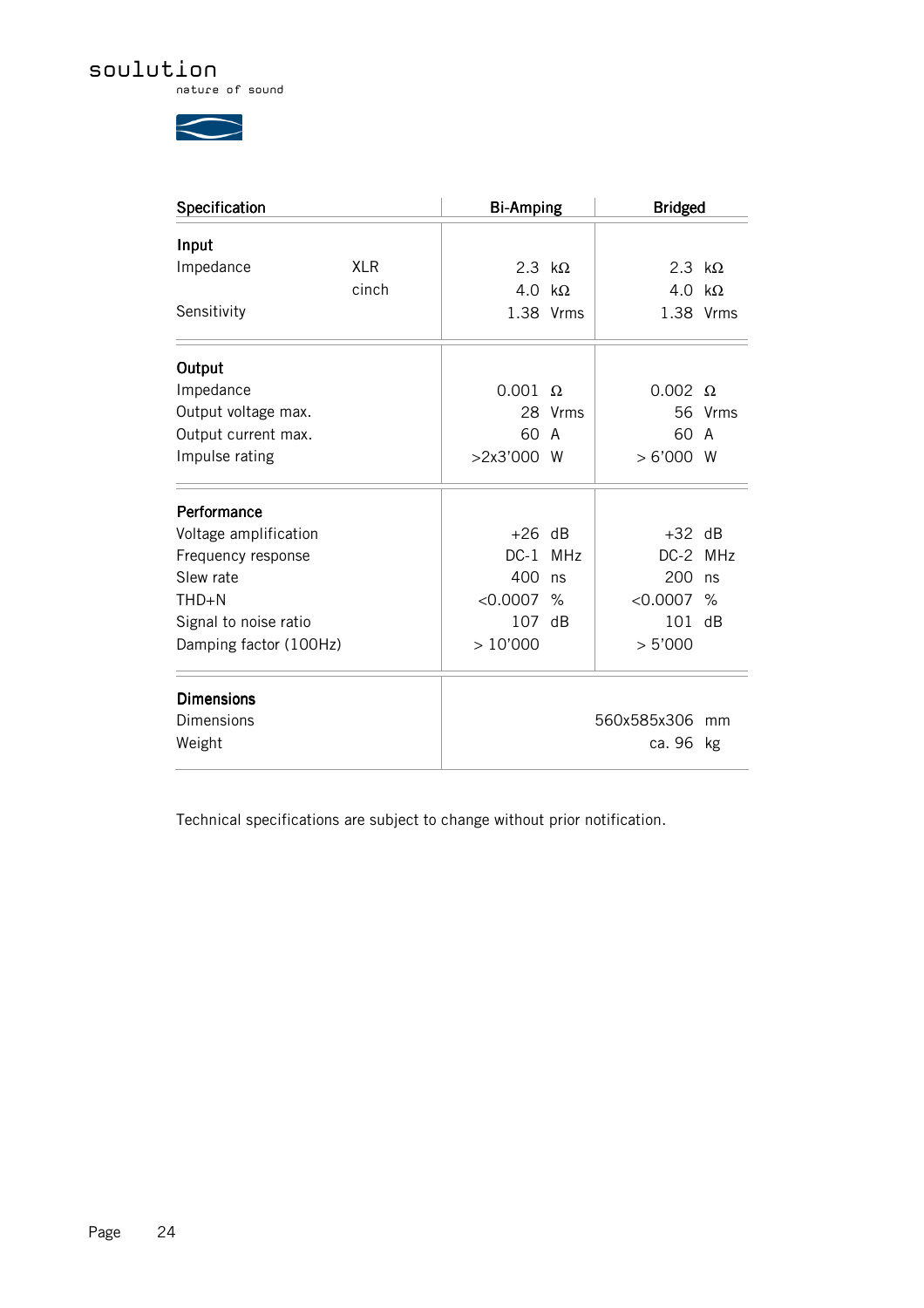



# 11 Dimensions Dimensions



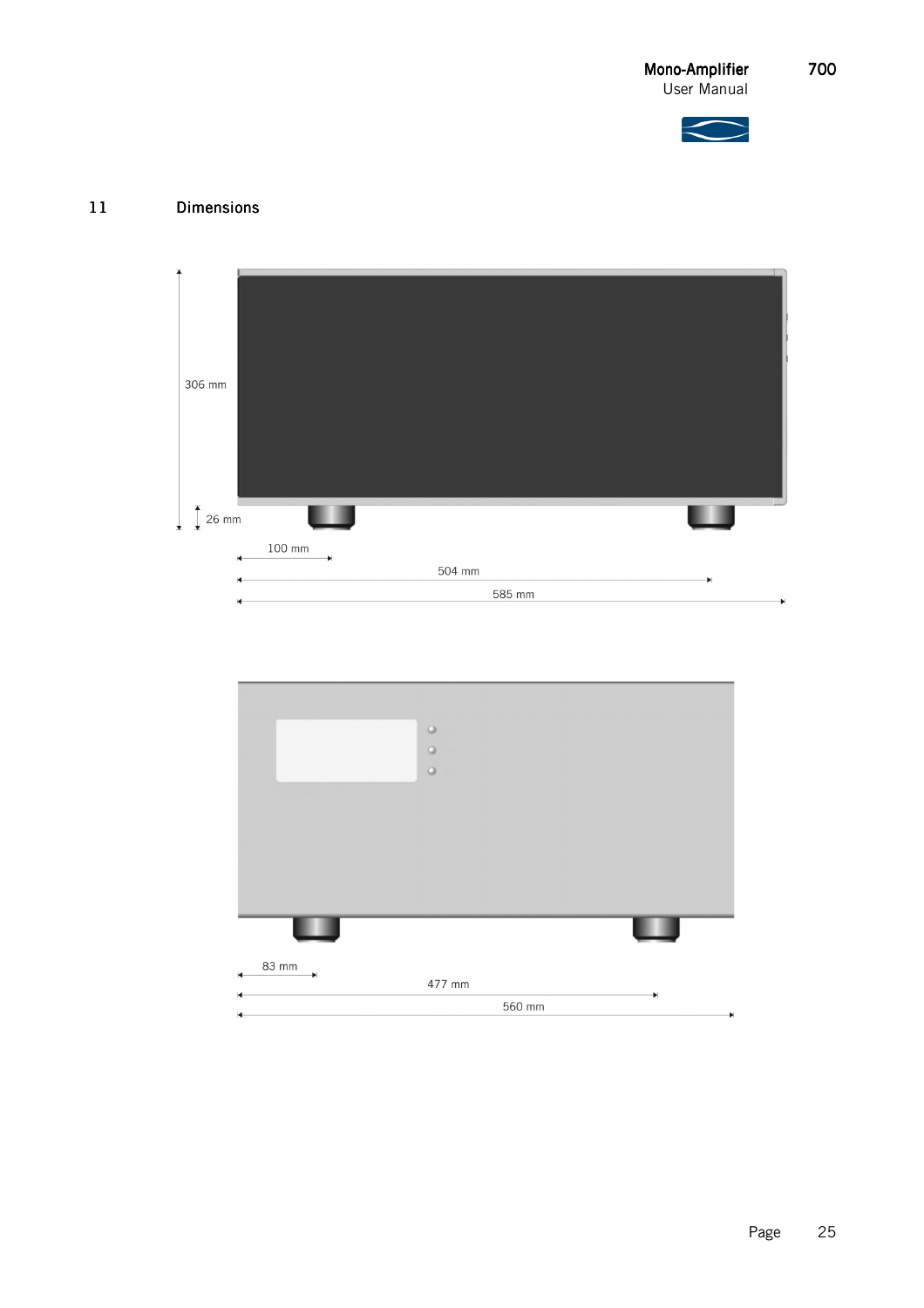# soulution

nature of sound



# 12 Definitions Definitions

| Operating conditions                                                                                                                                                               |                                                                                                                                                                                                                                                                                                                                                                                             |  |  |  |
|------------------------------------------------------------------------------------------------------------------------------------------------------------------------------------|---------------------------------------------------------------------------------------------------------------------------------------------------------------------------------------------------------------------------------------------------------------------------------------------------------------------------------------------------------------------------------------------|--|--|--|
| In operating condition OFF (stand-by) only the power supplies<br>for the display and digital circuits are active. The power con-<br><b>OFF</b><br>sumption accounts for <0.5Watts. |                                                                                                                                                                                                                                                                                                                                                                                             |  |  |  |
| P ON<br>(Protect ON)                                                                                                                                                               | After switch on (OFF -> ON) the mono-amplifier 700 gets first<br>into operating condition P ON. The audio power supplies get<br>started. As soon as constant conditions are reached and no er-<br>rors are detected the mono-amplifier 700 changes into operat-<br>ing condition ON. If high-frequency or DC-offset is detected<br>during operation the mono-amplifier 700 changes to P ON. |  |  |  |
| ON                                                                                                                                                                                 | In operation condition ON your mono-amplifier 700 is ready to<br>reproduce music.                                                                                                                                                                                                                                                                                                           |  |  |  |
| ERR1 (Error)                                                                                                                                                                       | As soon as an error occurs the mono-amplifier is switched off<br>immediately. ERR1 represents an error occurred in the power<br>supply of the audio channels. (electronic fuse)                                                                                                                                                                                                             |  |  |  |
| ERR2 (Error)                                                                                                                                                                       | ERR2 presents an error occurred in the audio channels them-<br>selves (e.g. overtemperature, overcurrent, etc.)                                                                                                                                                                                                                                                                             |  |  |  |
| ERR3 (Error)                                                                                                                                                                       | ERR3 represents an error occurred in the protection circuits of<br>the audio channels.                                                                                                                                                                                                                                                                                                      |  |  |  |
| <b>LINK</b>                                                                                                                                                                        | The control of the start-up sequence is delegated to the pream-<br>plifier 720/721.                                                                                                                                                                                                                                                                                                         |  |  |  |
| <b>NORM</b>                                                                                                                                                                        | The control of the start-up sequence remains with the mono-<br>amplifier 700 despite an eventually existing LINK-connection.                                                                                                                                                                                                                                                                |  |  |  |
| Labelling                                                                                                                                                                          |                                                                                                                                                                                                                                                                                                                                                                                             |  |  |  |
| <b>SYM</b>                                                                                                                                                                         | Abbreviation for symmetrical connection.                                                                                                                                                                                                                                                                                                                                                    |  |  |  |
| <b>XLR</b> female                                                                                                                                                                  | 1. Ground, 2. + Phase, 3. - Phase                                                                                                                                                                                                                                                                                                                                                           |  |  |  |
| <b>ASYM</b>                                                                                                                                                                        | Abbreviation for asymmetrical connection.                                                                                                                                                                                                                                                                                                                                                   |  |  |  |